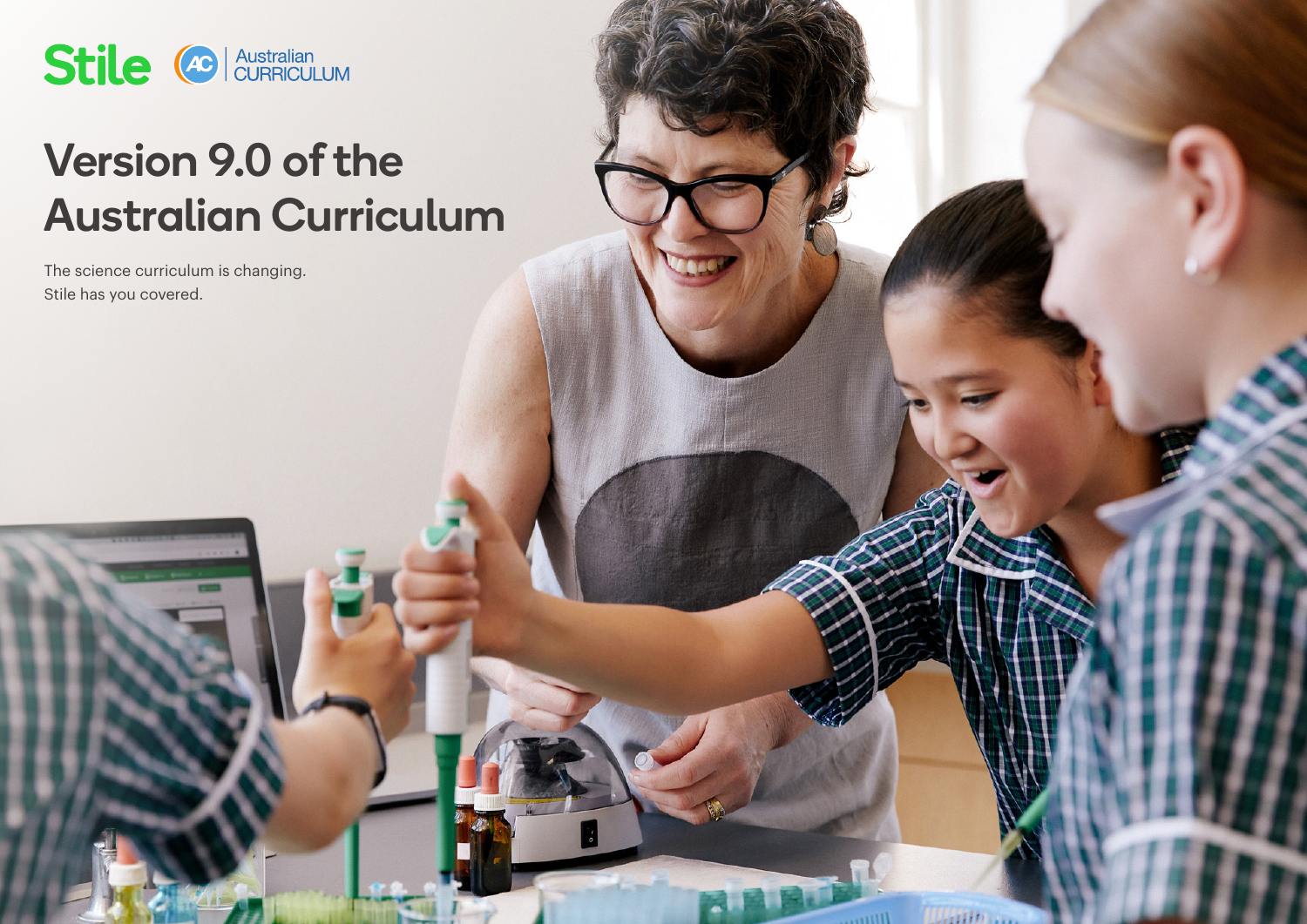Version 9.0 of the Australian Curriculum has been released. The how and when of implementing this curriculum will be determined by the State and territory curriculum, school education authorities, and non-government sectors and schools. Understandably, changes to the curriculum can cause a lot of uncertainty. Luckily the new science curriculum includes refinements rather than a wholesale rethink. And, if you're already using Stile's lesson resources, you're very well placed to accommodate these changes.

When we sat down to analyse the changes with a critical eye, we were delighted by just how much they validate and reinforce Stile's existing approach. The move to more inquiry-based learning and stronger ties between science and society align perfectly with Stile's longstanding emphasis on real-world contexts. The "clearer alignment to Mathematics and Technologies" moves closer to Stile's model of the natural integration of the STEM disciplines and is supportive of our approach to numeracy.

Together with those broader themes, the new science curriculum also includes some minor resequencing of content knowledge across the year levels. These changes make sense to us and will allow further reinforcement of these complex, important scientific ideas. If we have a nitpick, it's about the increased prescriptiveness of some "content descriptions". While this provides greater clarity on expectations, we worry this may limit the creative ways teachers might present these scientific concepts.

We also welcome the reinforcement of Indigenous perspectives. This is something we aim to get better at, and we're currently in a phase of listening and learning the most appropriate way to do so.

To support you and your students, we've already begun aligning to the changes in the sequencing in our Stile Classroom resources and in Stile X and will have updated units ready for implementation in 2023.



**Clare Feeney |** Head of Education and the whole Stile team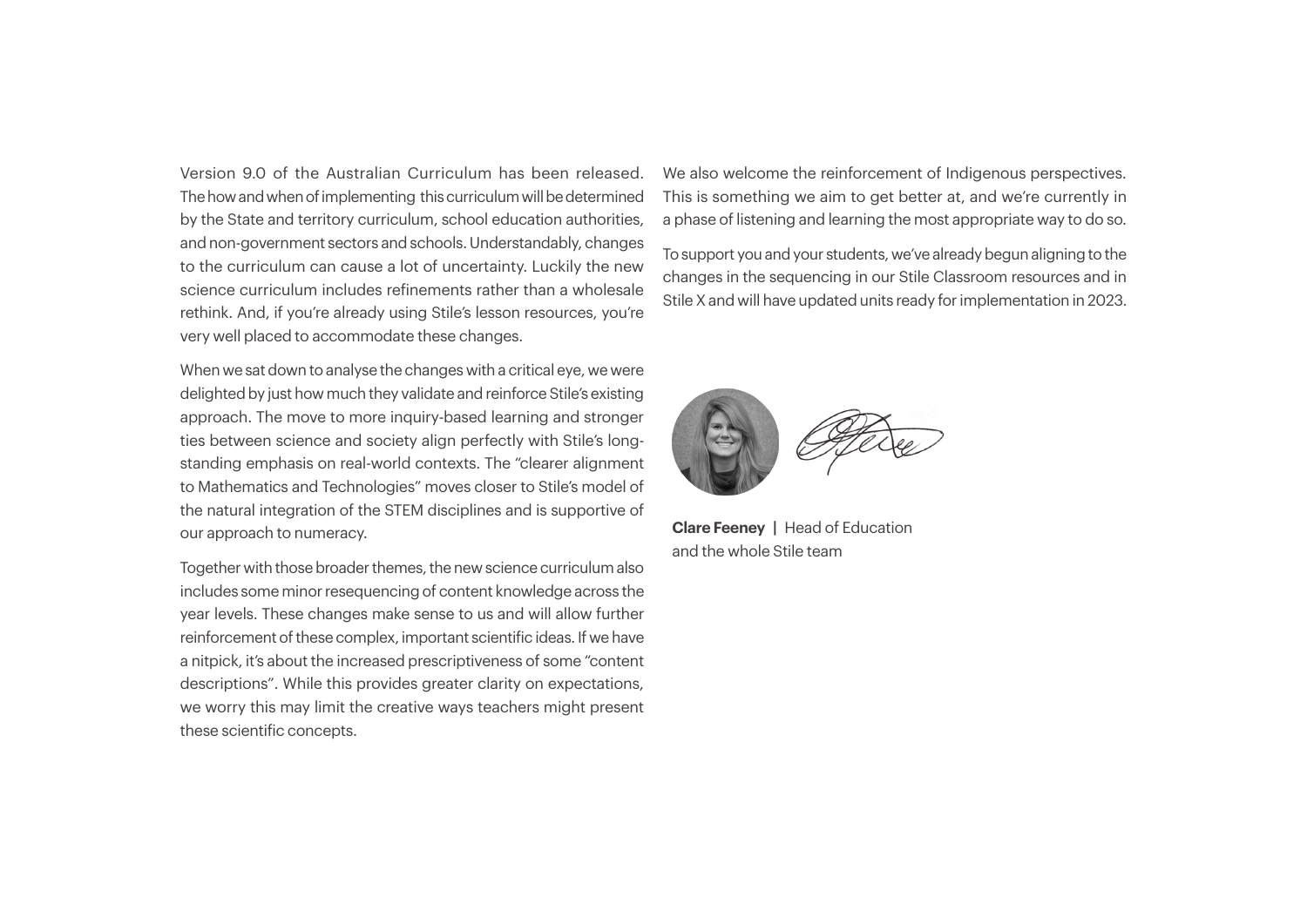## Key changes per year level **Stile Education ·** May 2022

|                          | $\overline{7}$                                                                                                                                                                                                                                                                                                                                                                                                 | 8                                                                                                                                                                                                                                                             | 9                                                                                                                                                                                        | 10 <sup>°</sup>                                                                                                                                                                                                                                                                                                                                                                                                                                                                                        |
|--------------------------|----------------------------------------------------------------------------------------------------------------------------------------------------------------------------------------------------------------------------------------------------------------------------------------------------------------------------------------------------------------------------------------------------------------|---------------------------------------------------------------------------------------------------------------------------------------------------------------------------------------------------------------------------------------------------------------|------------------------------------------------------------------------------------------------------------------------------------------------------------------------------------------|--------------------------------------------------------------------------------------------------------------------------------------------------------------------------------------------------------------------------------------------------------------------------------------------------------------------------------------------------------------------------------------------------------------------------------------------------------------------------------------------------------|
| What's been<br>added?    | States of matter (from Year 8)<br>Mixtures now explicitly calls out<br>the use of the particle model                                                                                                                                                                                                                                                                                                           | Plate tectonics has been added<br>to the rocks unit                                                                                                                                                                                                           | There is a new description on<br>sexual and asexual reproduction<br>in the context of survival of species<br>(that is, pre-evolution for year 10)<br>Carbon cycle<br>Energy conservation |                                                                                                                                                                                                                                                                                                                                                                                                                                                                                                        |
| What's been<br>removed?  | Renewable resources<br>The water cycle<br>$\bullet$                                                                                                                                                                                                                                                                                                                                                            | States of matter<br>(this has been added to Year 7)                                                                                                                                                                                                           | Ecosystems<br>$\bullet$<br>Plate tectonics (added to year 8)                                                                                                                             | Acids and bases<br>Energy conservation                                                                                                                                                                                                                                                                                                                                                                                                                                                                 |
| What's been<br>modified? | The classification content descrip-<br>tion now explicitly calls out the use<br>of dichotomous keys<br>The ecosystems content descrip-<br>tion has been altered to be much<br>more similar to the (previously) year 9<br>outcome statement.<br>The forces content description has<br>$\bullet$<br>been rephrased to be more prescrip-<br>tive, alluding much more to the<br>explicit teaching of Newton's Laws | The cells content description is<br>$\bullet$<br>much more prescriptive calling<br>out plant cells<br>Body systems is more prescriptive<br>$\bullet$<br>calling out plant systems<br>Elements and compounds has more<br>$\bullet$<br>of an emphasis on models | Homeostasis has been changed<br>to be much more focused on feed-<br>back mechanisms. We're covering<br>this with the immune system                                                       | Global systems now covers carbon<br>cycle in year 9<br>Evolution now covers the beginning<br>$\bullet$<br>of natural selection in year 9<br>Genetics is much more prescrip-<br>$\bullet$<br>tive calling out meiosis, mitosis and<br>Mendelian inheritance<br>The universe now has more of a focus<br>on evidence for the Big Bang theory<br>Both chemical sciences statements<br>are more prescriptive, calling out<br>specific chemical reactions<br>(synthesis, decomposition and<br>displacement). |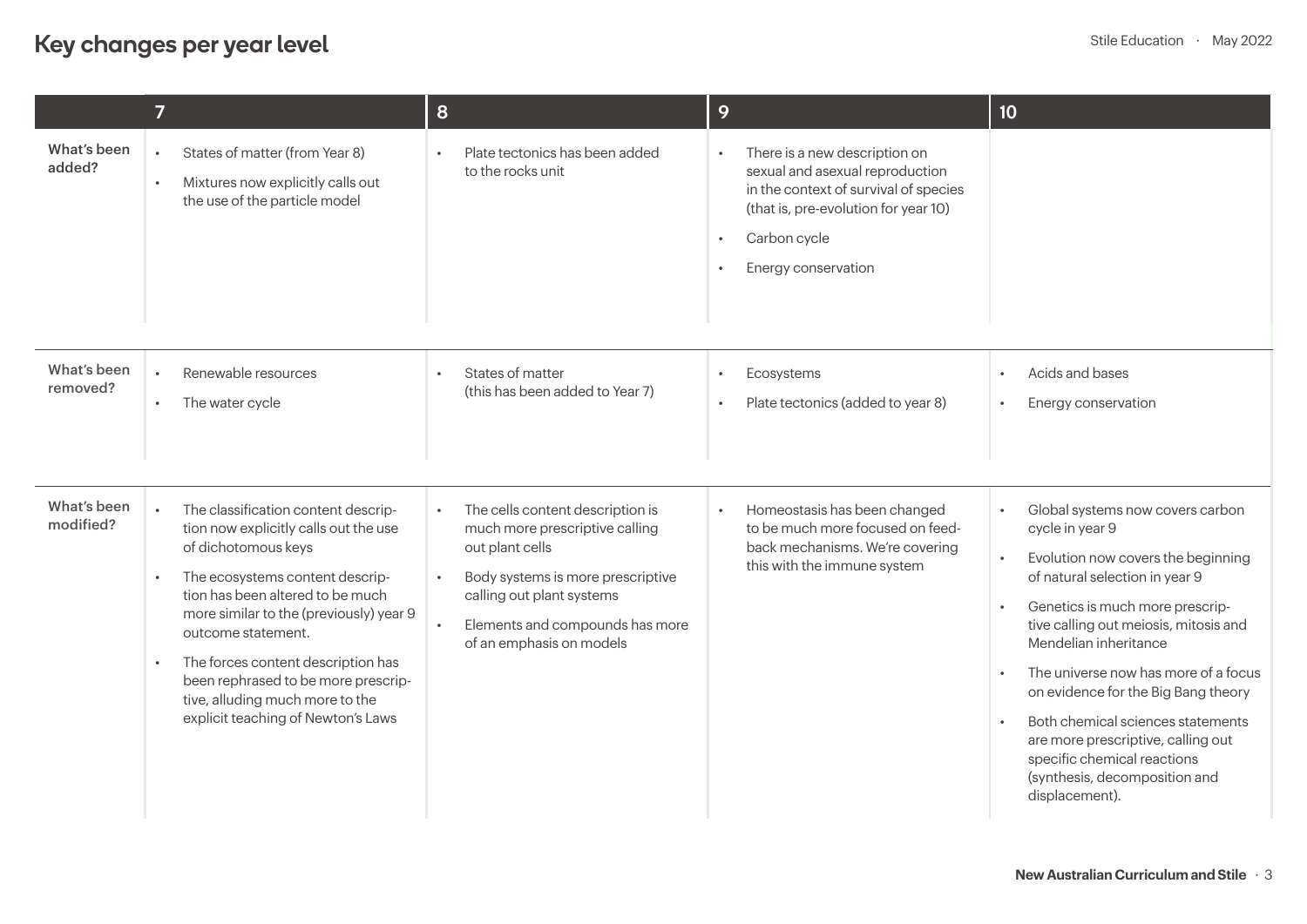| $\overline{7}$    |                                                                                                                                                                                                                                                                                                                                                                                                                                          | 8                                                                                                                                                                                                                                  | 9                                                                                                                                                                                                    | 10                                                                                                                                                            |
|-------------------|------------------------------------------------------------------------------------------------------------------------------------------------------------------------------------------------------------------------------------------------------------------------------------------------------------------------------------------------------------------------------------------------------------------------------------------|------------------------------------------------------------------------------------------------------------------------------------------------------------------------------------------------------------------------------------|------------------------------------------------------------------------------------------------------------------------------------------------------------------------------------------------------|---------------------------------------------------------------------------------------------------------------------------------------------------------------|
| <b>Biological</b> | <b>AC9S7U01</b>                                                                                                                                                                                                                                                                                                                                                                                                                          | AC9S8U01                                                                                                                                                                                                                           | AC9S9U01                                                                                                                                                                                             | AC9S10U01                                                                                                                                                     |
| <b>Sciences</b>   | investigate the role of classification in<br>ordering and organising the diversity of<br>life on Earth and use and develop classifi-<br>cation tools including dichotomous keys                                                                                                                                                                                                                                                          | recognise cells as the basic units of living<br>things, compare plant and animal cells,<br>and describe the functions of specialised<br>cell structures and organelles                                                             | compare the role of body systems in<br>regulating and coordinating the body's<br>response to a stimulus, and describe the<br>operation of a negative feedback mech-<br>anism                         | explain the role of meiosis and mito-<br>sis and the function of chromosomes,<br>DNA and genes in heredity and predict<br>patterns of Mendelian inheritance   |
|                   | <b>AC9S7U02</b>                                                                                                                                                                                                                                                                                                                                                                                                                          | <b>AC9S8U02</b>                                                                                                                                                                                                                    | <b>AC9S9U02</b>                                                                                                                                                                                      | AC9S10U02                                                                                                                                                     |
|                   | use models, including food webs, to<br>represent matter and energy flow in<br>ecosystems and predict the impact of<br>changing abiotic and biotic factors on<br>populations                                                                                                                                                                                                                                                              | analyse the relationship between struc-<br>ture and function of cells, tissues and<br>organs in a plant and an animal organ<br>system and explain how these systems<br>enable survival of the individual                           | describe the form and function of repro-<br>ductive cells and organs in animals and<br>plants, and analyse how the processes of<br>sexual and asexual reproduction enable<br>survival of the species | use the theory of evolution by natu-<br>ral selection to explain past and pres-<br>ent diversity and analyse the scientific<br>evidence supporting the theory |
|                   |                                                                                                                                                                                                                                                                                                                                                                                                                                          |                                                                                                                                                                                                                                    |                                                                                                                                                                                                      |                                                                                                                                                               |
| Earth &<br>Space  | <b>AC9S7U03</b>                                                                                                                                                                                                                                                                                                                                                                                                                          | <b>AC9S8U03</b>                                                                                                                                                                                                                    | <b>AC9S9U03</b>                                                                                                                                                                                      | AC9S10U03                                                                                                                                                     |
| Science           | model cyclic changes in the relative<br>investigate tectonic activity including the<br>positions of the Earth, sun and moon and<br>formation of geological features at diver-<br>explain how these cycles cause eclipses<br>gent, convergent and transform plate<br>boundaries and describe the scientific<br>and influence predictable phenomena on<br>Earth, including seasons and tides<br>evidence for the theory of plate tectonics | represent the carbon cycle and examine<br>how key processes including combus-<br>tion, photosynthesis and respiration rely<br>on interactions between Earth's spheres<br>(the geosphere, biosphere, hydrosphere<br>and atmosphere) | describe how the big bang theory models<br>the origin and evolution of the universe<br>and analyse the supporting evidence for<br>the theory<br><b>AC9S10U04</b>                                     |                                                                                                                                                               |
|                   |                                                                                                                                                                                                                                                                                                                                                                                                                                          | AC9S8U04                                                                                                                                                                                                                           |                                                                                                                                                                                                      | use models of energy flow between the<br>geosphere, biosphere, hydrosphere and                                                                                |
|                   |                                                                                                                                                                                                                                                                                                                                                                                                                                          | describe the key processes of the rock<br>cycle, including the timescales over                                                                                                                                                     |                                                                                                                                                                                                      | atmosphere to explain patterns of global<br>climate change                                                                                                    |
|                   |                                                                                                                                                                                                                                                                                                                                                                                                                                          | which they occur, and examine how the<br>properties of sedimentary, igneous and<br>metamorphic rocks reflect their formation<br>and influence their use                                                                            |                                                                                                                                                                                                      |                                                                                                                                                               |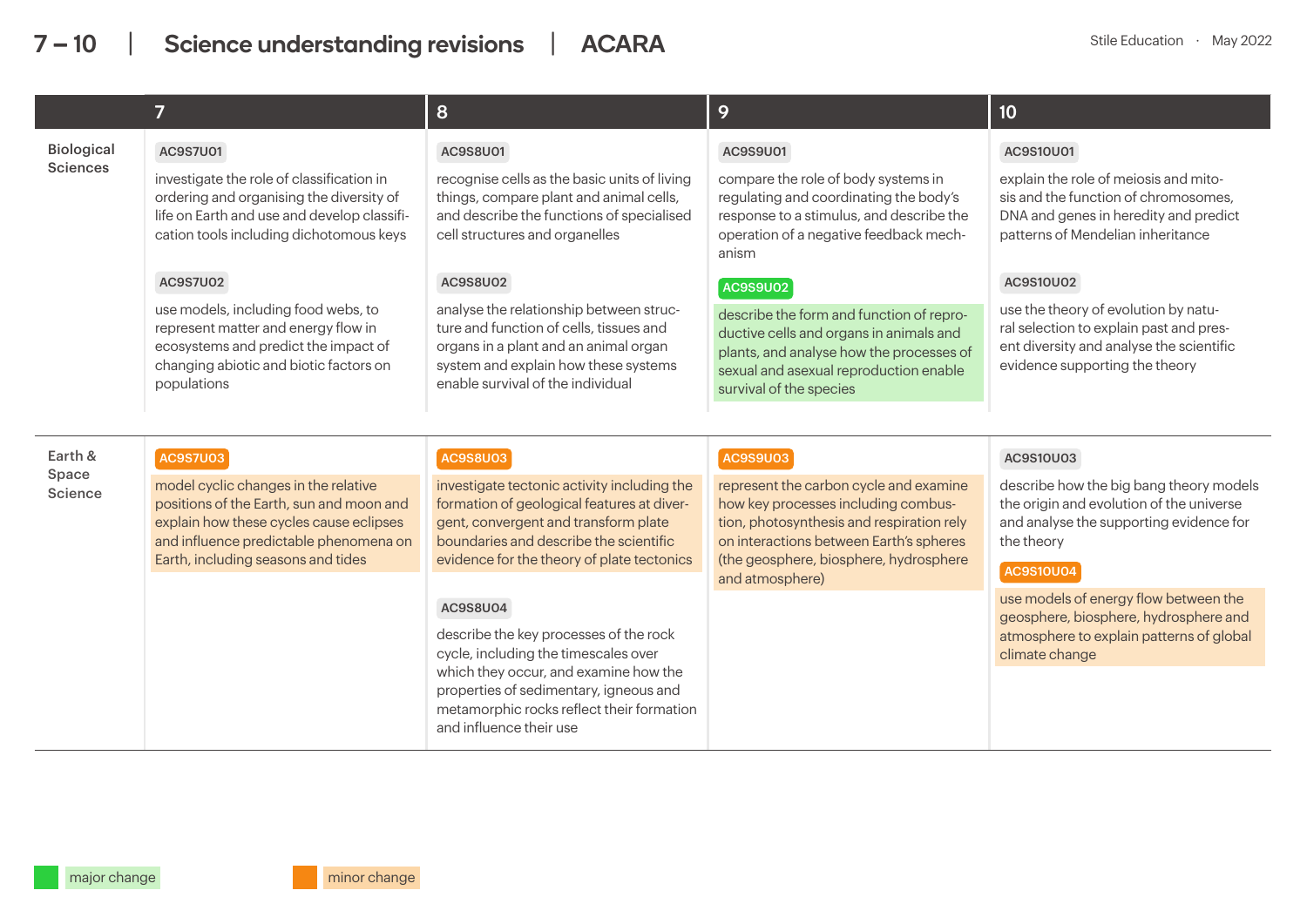|                             | 7                                                                                                                                                                                                                                                                                                                                                                                                                       | 8                                                                                                                                                                                                                                                                                                                                                                                  | 9                                                                                                                                                                                                                                                                                                                                                                                                                                                | 10                                                                                                                                                                                                                                                                                                      |
|-----------------------------|-------------------------------------------------------------------------------------------------------------------------------------------------------------------------------------------------------------------------------------------------------------------------------------------------------------------------------------------------------------------------------------------------------------------------|------------------------------------------------------------------------------------------------------------------------------------------------------------------------------------------------------------------------------------------------------------------------------------------------------------------------------------------------------------------------------------|--------------------------------------------------------------------------------------------------------------------------------------------------------------------------------------------------------------------------------------------------------------------------------------------------------------------------------------------------------------------------------------------------------------------------------------------------|---------------------------------------------------------------------------------------------------------------------------------------------------------------------------------------------------------------------------------------------------------------------------------------------------------|
| Physical<br><b>Sciences</b> | <b>AC9S7U04</b><br>investigate and represent balanced and<br>unbalanced forces, including gravita-<br>tional force, acting on objects, and relate<br>changes in an object's motion to its mass<br>and the magnitude and direction of<br>forces acting on it                                                                                                                                                             | AC9S8U05<br>classify different types of energy as<br>kinetic or potential and investigate energy<br>transfer and transformations in simple<br>systems                                                                                                                                                                                                                              | AC9S9U04<br>use wave and particle models to describe<br>energy transfer through different medi-<br>ums and examine the usefulness of each<br>model for explaining phenomena<br><b>AC9S9U05</b><br>apply the law of conservation of energy<br>to analyse system efficiency in terms of<br>energy inputs, outputs, transfers and<br>transformations                                                                                                | AC9S10U05<br>investigate Newton's laws of motion and<br>quantitatively analyse the relationship<br>between force, mass and acceleration of<br>objects                                                                                                                                                   |
| Chemical<br><b>Sciences</b> | <b>AC9S7U05</b><br>use particle theory to describe the<br>arrangement of particles in a substance,<br>including the motion of and attraction<br>between particles, and relate this to the<br>properties of the substance<br><b>AC9S7U06</b><br>use a particle model to describe differ-<br>ences between pure substances and<br>mixtures and apply understanding of<br>properties of substances to separate<br>mixtures | <b>AC9S8U06</b><br>classify matter as elements, compounds<br>or mixtures and compare different repre-<br>sentations of these, including 2-dimen-<br>sional and 3-dimensional models,<br>symbols for elements and formulas for<br>molecules and compounds<br>AC9S8U07<br>compare physical and chemical changes<br>and identify indicators of energy change<br>in chemical reactions | AC9S9U06<br>explain how the model of the atom<br>changed following the discovery of elec-<br>trons, protons and neutrons and describe<br>how natural radioactive decay results in<br>stable atoms<br>AC9S9U07<br>model the rearrangement of atoms in<br>chemical reactions using a range of repre-<br>sentations, including word and simple<br>balanced chemical equations, and use<br>these to demonstrate the law of conser-<br>vation of mass | AC9S10U06<br>explain how the structure and properties<br>of atoms relate to the organisation of the<br>elements in the periodic table<br><b>AC9S10U07</b><br>identify patterns in synthesis, decompo-<br>sition and displacement reactions and<br>investigate the factors that affect reaction<br>rates |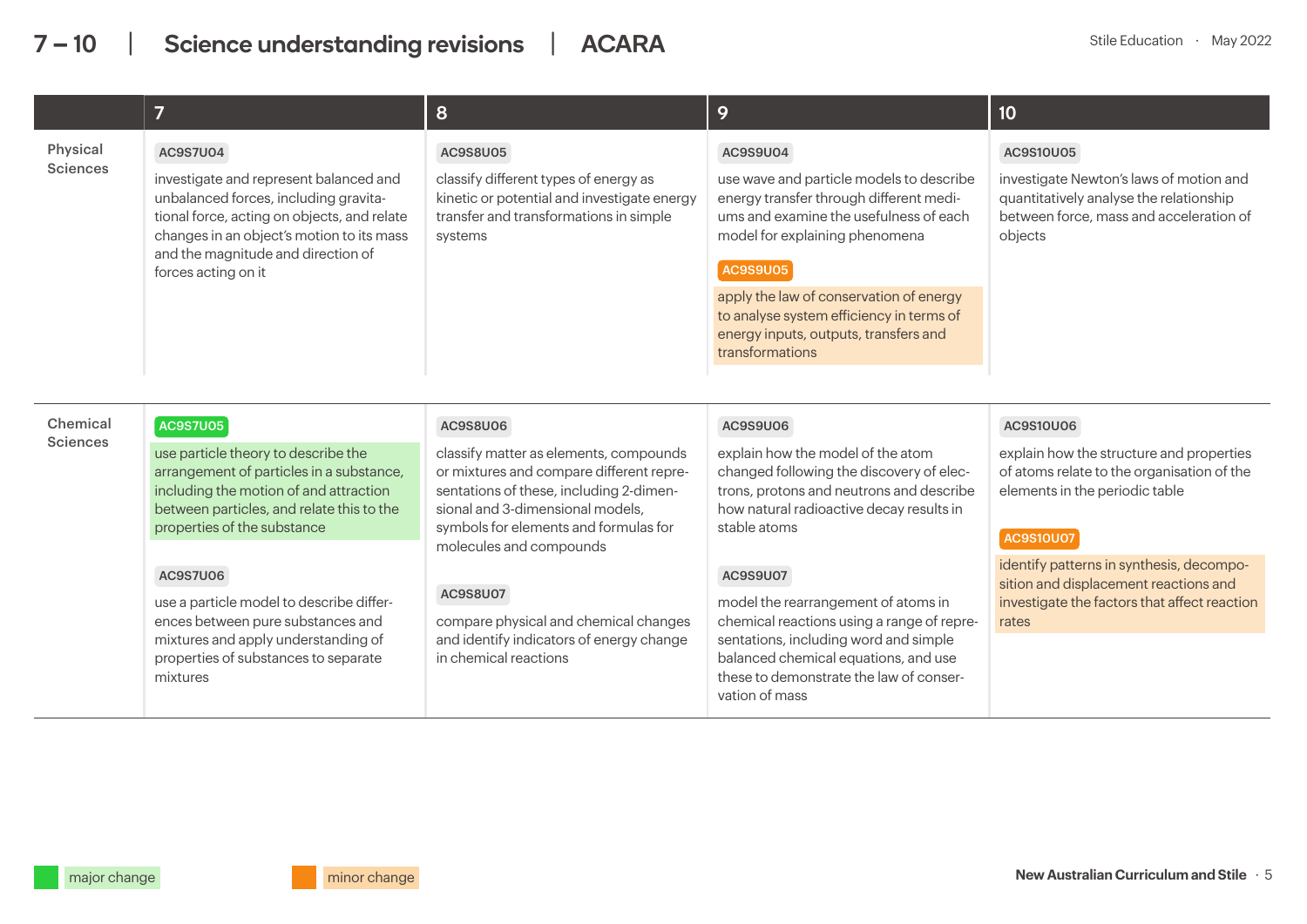|                                |                                                                                                                             | 8                                                                                                                           | 9                                                                                                                                                               | 10                                                                                                                                                              |  |
|--------------------------------|-----------------------------------------------------------------------------------------------------------------------------|-----------------------------------------------------------------------------------------------------------------------------|-----------------------------------------------------------------------------------------------------------------------------------------------------------------|-----------------------------------------------------------------------------------------------------------------------------------------------------------------|--|
| Nature and                     | AC9S7H01                                                                                                                    | AC9S8H01                                                                                                                    | AC9S9H01                                                                                                                                                        | <b>AC9S10H01</b>                                                                                                                                                |  |
| develop-<br>ment of<br>science | explain how new evidence or different<br>perspectives can lead to changes in<br>scientific knowledge                        | explain how new evidence or different<br>perspectives can lead to changes in<br>scientific knowledge                        | explain how scientific knowledge is vali-<br>dated and refined, including the role of<br>publication and peer review                                            | explain how scientific knowledge is vali-<br>dated and refined, including the role of<br>publication and peer review                                            |  |
|                                | AC9S7H02                                                                                                                    | AC9S8H02                                                                                                                    | AC9S9H02                                                                                                                                                        | <b>AC9S10H02</b>                                                                                                                                                |  |
|                                | investigate how cultural perspectives and<br>worldviews influence the development of<br>scientific knowledge                | investigate how cultural perspectives and<br>worldviews influence the development of<br>scientific knowledge                | investigate how advances in technolo-<br>gies enable advances in science, and how<br>science has contributed to developments<br>in technologies and engineering | investigate how advances in technolo-<br>gies enable advances in science, and how<br>science has contributed to developments<br>in technologies and engineering |  |
|                                |                                                                                                                             |                                                                                                                             |                                                                                                                                                                 |                                                                                                                                                                 |  |
| Use and<br>influence of        | AC9S7H03                                                                                                                    | AC9S8H03                                                                                                                    | AC9S9H03                                                                                                                                                        | <b>AC9S10H03</b>                                                                                                                                                |  |
| science                        | examine how proposed scientific<br>responses to contemporary issues may<br>impact on society and explore ethical,           | examine how proposed scientific<br>responses to contemporary issues may<br>impact on society and explore ethical,           | analyse the key factors that contribute to<br>science knowledge and practices being<br>adopted more broadly by society                                          | analyse the key factors that contribute to<br>science knowledge and practices being<br>adopted more broadly by society                                          |  |
|                                | environmental, social and economic<br>environmental, social and economic<br>considerations<br>considerations                |                                                                                                                             | AC9S9H04                                                                                                                                                        | <b>AC9S10H04</b>                                                                                                                                                |  |
|                                | AC9S7H04                                                                                                                    | <b>AC9S8H04</b>                                                                                                             | examine how the values and needs of                                                                                                                             | examine how the values and needs of                                                                                                                             |  |
|                                | explore the role of science communica-<br>tion in informing individual viewpoints<br>and community policies and regulations | explore the role of science communica-<br>tion in informing individual viewpoints<br>and community policies and regulations | society influence the focus of scientific<br>research                                                                                                           | society influence the focus of scientific<br>research                                                                                                           |  |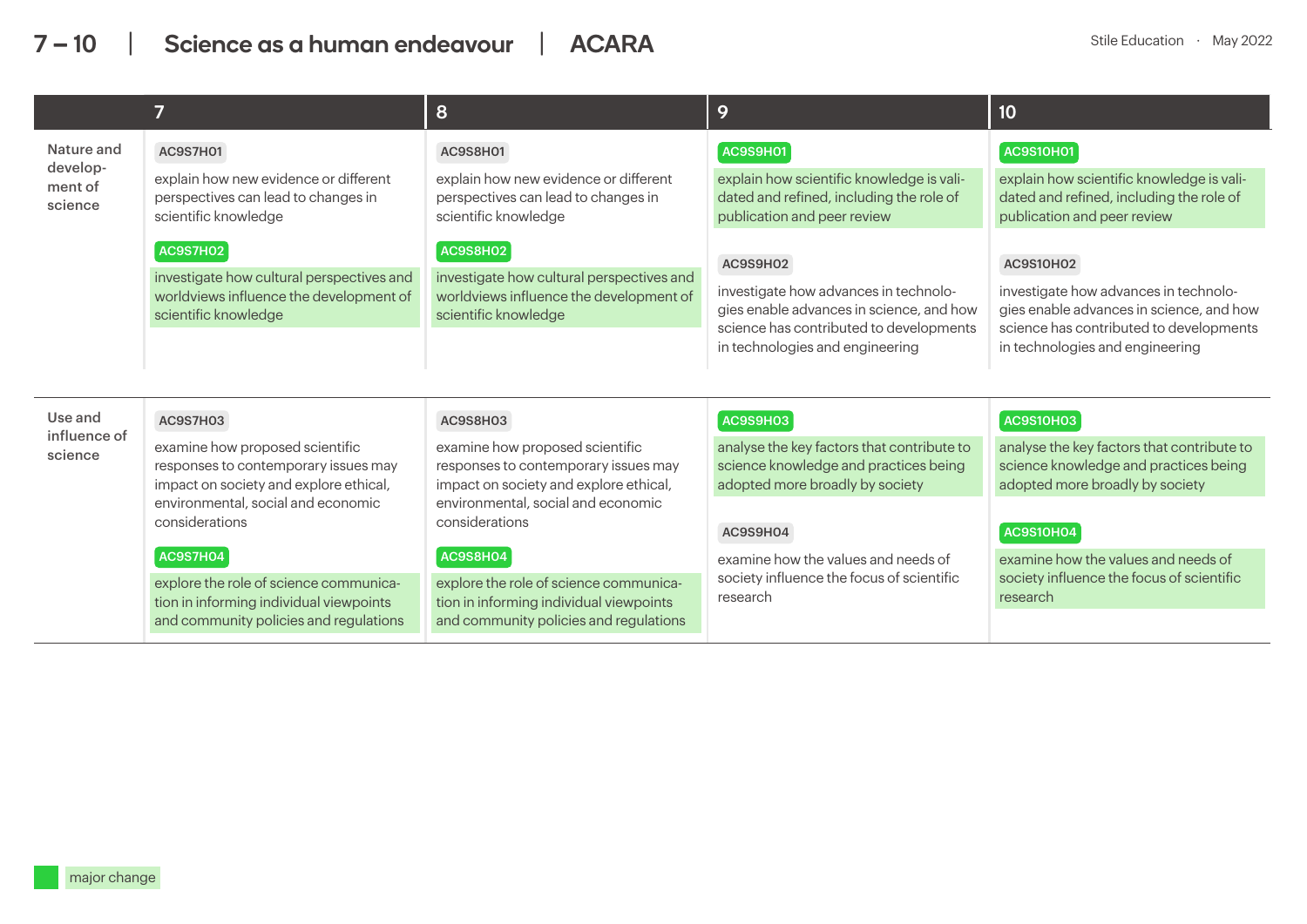|                                    | 8<br>7                                                                                                                                                                                                                                                                                                                                                           |                                                                                                                                                                                                                                                                                                                                                                  | 9                                                                                                                                                                                                                                                                                                                                                                                                     | 10                                                                                                                                                                                                                                                                                                                                                                                                     |
|------------------------------------|------------------------------------------------------------------------------------------------------------------------------------------------------------------------------------------------------------------------------------------------------------------------------------------------------------------------------------------------------------------|------------------------------------------------------------------------------------------------------------------------------------------------------------------------------------------------------------------------------------------------------------------------------------------------------------------------------------------------------------------|-------------------------------------------------------------------------------------------------------------------------------------------------------------------------------------------------------------------------------------------------------------------------------------------------------------------------------------------------------------------------------------------------------|--------------------------------------------------------------------------------------------------------------------------------------------------------------------------------------------------------------------------------------------------------------------------------------------------------------------------------------------------------------------------------------------------------|
| Questioning<br>and predict-<br>ing | <b>AC9S7I01</b><br>develop investigable questions, reasoned<br>predictions and hypotheses to explore<br>scientific models, identify patterns and<br>test relationships                                                                                                                                                                                           | AC9S8101<br>develop investigable questions, reasoned<br>predictions and hypotheses to explore<br>scientific models, identify patterns and<br>test relationships                                                                                                                                                                                                  | AC9S9101<br>develop investigable questions, reasoned<br>predictions and hypotheses to test<br>relationships and develop explanatory<br>models                                                                                                                                                                                                                                                         | AC9S10I01<br>develop investigable questions, reasoned<br>predictions and hypotheses to test<br>relationships and develop explanatory<br>models                                                                                                                                                                                                                                                         |
| Plan-<br>ning and<br>conducting    | <b>AC9S7I02</b><br>plan and conduct reproducible inves-<br>tigations to answer questions and test<br>hypotheses, including identifying vari-<br>ables and assumptions and, as appro-<br>priate, recognising and managing risks,<br>considering ethical issues and recognis-<br>ing key considerations regarding heritage<br>sites and artefacts on Country/Place | <b>AC9S8I02</b><br>plan and conduct reproducible inves-<br>tigations to answer questions and test<br>hypotheses, including identifying vari-<br>ables and assumptions and, as appro-<br>priate, recognising and managing risks,<br>considering ethical issues and recognis-<br>ing key considerations regarding heritage<br>sites and artefacts on Country/Place | <b>AC9S9I02</b><br>plan and conduct valid, reproducible<br>investigations to answer questions and<br>test hypotheses, including identifying<br>and controlling for possible sources of<br>error and, as appropriate, developing and<br>following risk assessments, considering<br>ethical issues, and addressing key consid-<br>erations regarding heritage sites and arte-<br>facts on Country/Place | <b>AC9S10I02</b><br>plan and conduct valid, reproducible<br>investigations to answer questions and<br>test hypotheses, including identifying<br>and controlling for possible sources of<br>error and, as appropriate, developing and<br>following risk assessments, considering<br>ethical issues, and addressing key consid-<br>erations regarding heritage sites and arte-<br>facts on Country/Place |
|                                    | AC9S7I03<br>select and use equipment to generate<br>and record data with precision, using digi-<br>tal tools as appropriate                                                                                                                                                                                                                                      | AC9S8I03<br>select and use equipment to generate<br>and record data with precision, using digi-<br>tal tools as appropriate                                                                                                                                                                                                                                      | AC9S9I03<br>select and use equipment to generate<br>and record data with precision to obtain<br>useful sample sizes and replicable data,<br>using digital tools as appropriate                                                                                                                                                                                                                        | AC9S10I03<br>select and use equipment to generate<br>and record data with precision to obtain<br>useful sample sizes and replicable data,<br>using digital tools as appropriate                                                                                                                                                                                                                        |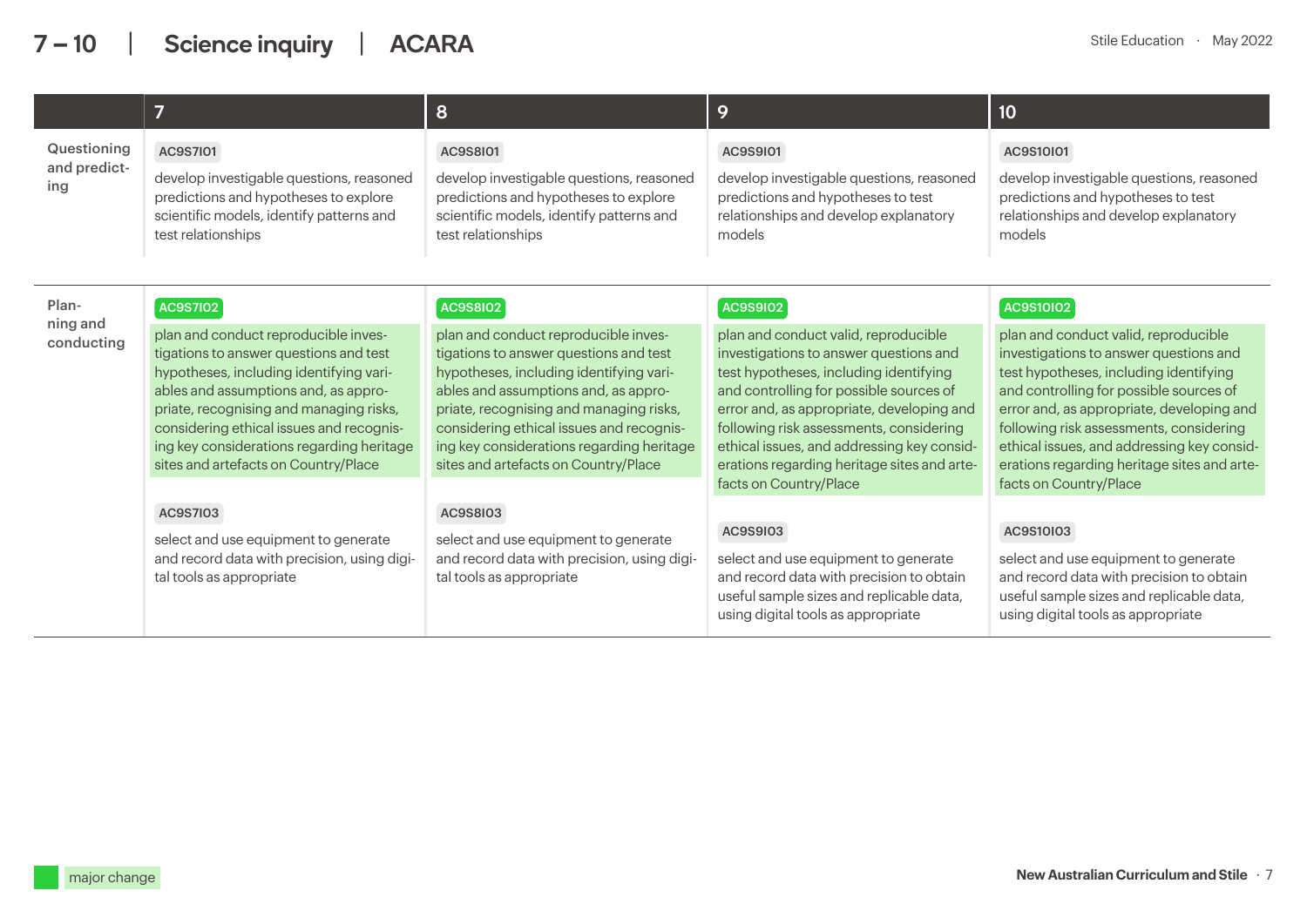|                              | 7                                                                                                                                                                                                                                                                                                                                                                                                                              | 8                                                                                                                                                                               | 9                                                                                                                                                                                                                                                          | 10                                                                                                                                                                                                                                                         |  |
|------------------------------|--------------------------------------------------------------------------------------------------------------------------------------------------------------------------------------------------------------------------------------------------------------------------------------------------------------------------------------------------------------------------------------------------------------------------------|---------------------------------------------------------------------------------------------------------------------------------------------------------------------------------|------------------------------------------------------------------------------------------------------------------------------------------------------------------------------------------------------------------------------------------------------------|------------------------------------------------------------------------------------------------------------------------------------------------------------------------------------------------------------------------------------------------------------|--|
| Processing,                  | <b>AC9S7I04</b>                                                                                                                                                                                                                                                                                                                                                                                                                | <b>AC9S8I04</b>                                                                                                                                                                 | AC9S9I04                                                                                                                                                                                                                                                   | AC9S10I04                                                                                                                                                                                                                                                  |  |
| modeling<br>and<br>analysing | select and construct appropriate repre-<br>sentations, including tables, graphs,<br>models and mathematical relationships,<br>to organise and process data and infor-<br>mation                                                                                                                                                                                                                                                | select and construct appropriate repre-<br>sentations, including tables, graphs,<br>models and mathematical relationships,<br>to organise and process data and infor-<br>mation | select and construct appropriate repre-<br>sentations, including tables, graphs,<br>descriptive statistics, models and math-<br>ematical relationships, to organise and<br>process data and information                                                    | select and construct appropriate repre-<br>sentations, including tables, graphs,<br>descriptive statistics, models and math-<br>ematical relationships, to organise and<br>process data and information                                                    |  |
|                              | <b>AC9S7I05</b>                                                                                                                                                                                                                                                                                                                                                                                                                | <b>AC9S8I05</b>                                                                                                                                                                 | AC9S9I05                                                                                                                                                                                                                                                   | AC9S10I05                                                                                                                                                                                                                                                  |  |
|                              | analyse data and information to describe<br>patterns, trends and relationships and<br>identify anomalies                                                                                                                                                                                                                                                                                                                       | analyse data and information to describe<br>patterns, trends and relationships and<br>identify anomalies                                                                        | analyse and connect a variety of data<br>and information to identify and explain<br>patterns, trends, relationships and anom-<br>alies                                                                                                                     | analyse and connect a variety of data<br>and information to identify and explain<br>patterns, trends, relationships and anom-<br>alies                                                                                                                     |  |
|                              |                                                                                                                                                                                                                                                                                                                                                                                                                                |                                                                                                                                                                                 |                                                                                                                                                                                                                                                            |                                                                                                                                                                                                                                                            |  |
| Evaluating                   | <b>AC9S7I06</b>                                                                                                                                                                                                                                                                                                                                                                                                                | <b>AC9S8I06</b>                                                                                                                                                                 | AC9S9I06                                                                                                                                                                                                                                                   | AC9S10I06                                                                                                                                                                                                                                                  |  |
|                              | analyse methods, conclusions and claims<br>for assumptions, possible sources of<br>error, conflicting evidence and unan-<br>swered questions                                                                                                                                                                                                                                                                                   | analyse methods, conclusions and claims<br>for assumptions, possible sources of<br>error, conflicting evidence and unan-<br>swered questions                                    | assess the validity and reproducibil-<br>ity of methods and evaluate the valid-<br>ity of conclusions and claims, including<br>by identifying assumptions, conflicting<br>evidence and areas of uncertainty                                                | assess the validity and reproducibil-<br>ity of methods and evaluate the valid-<br>ity of conclusions and claims, including<br>by identifying assumptions, conflicting<br>evidence and areas of uncertainty                                                |  |
|                              | AC9S7107                                                                                                                                                                                                                                                                                                                                                                                                                       | <b>AC9S8I07</b>                                                                                                                                                                 | AC9S9107                                                                                                                                                                                                                                                   | AC9S10107                                                                                                                                                                                                                                                  |  |
|                              | construct evidence-based arguments to<br>construct evidence-based arguments to<br>support conclusions or evaluate claims<br>support conclusions or evaluate claims<br>and consider any ethical issues and<br>and consider any ethical issues and<br>cultural protocols associated with using<br>cultural protocols associated with using<br>or citing secondary data or information<br>or citing secondary data or information |                                                                                                                                                                                 | construct arguments based on analysis of<br>a variety of evidence to support conclu-<br>sions or evaluate claims, and consider<br>any ethical issues and cultural protocols<br>associated with accessing, using or citing<br>secondary data or information | construct arguments based on analysis of<br>a variety of evidence to support conclu-<br>sions or evaluate claims, and consider<br>any ethical issues and cultural protocols<br>associated with accessing, using or citing<br>secondary data or information |  |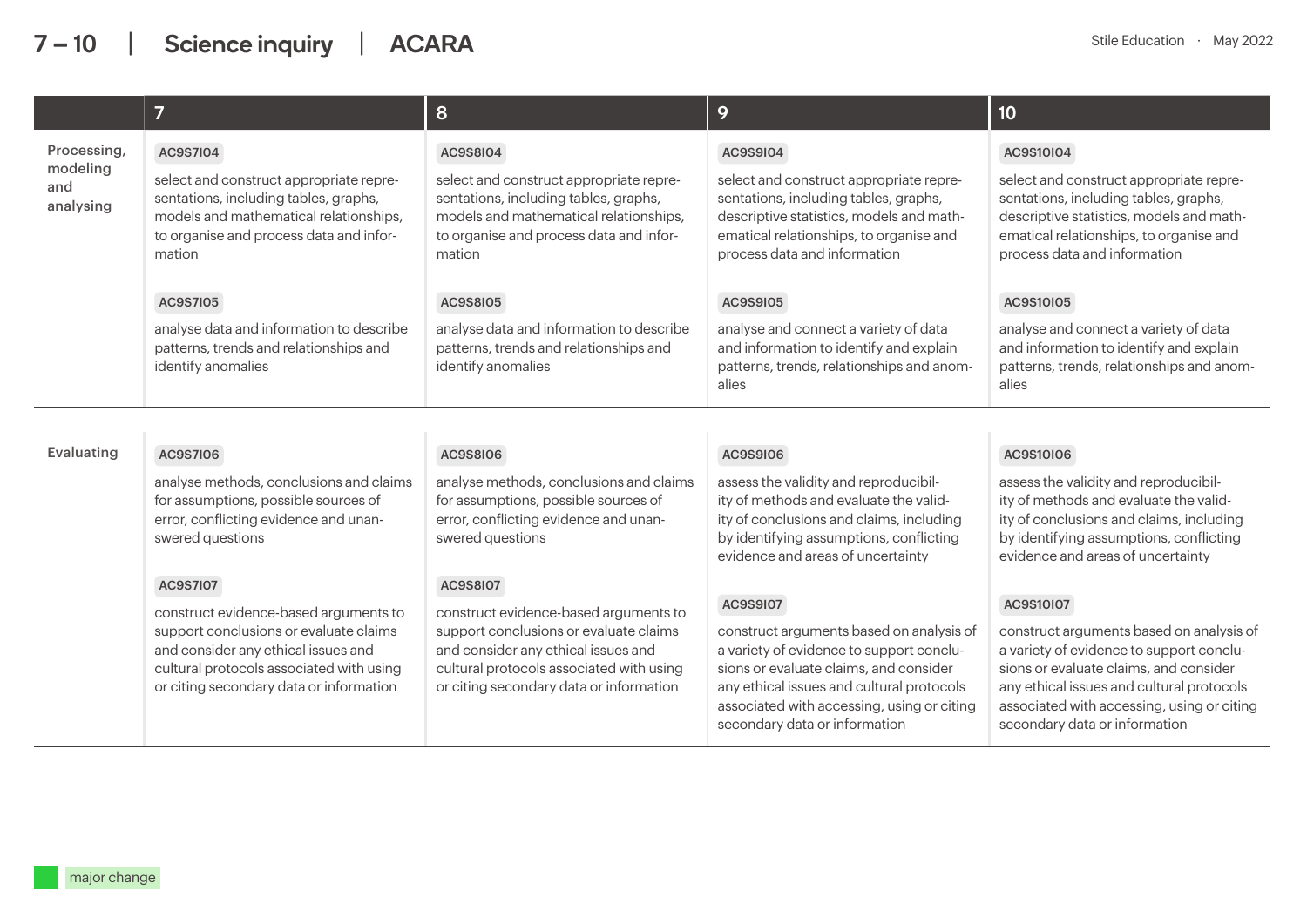|                    |                                                                                                                                                                                                                                             | 8                                                                                                                                                                                                                                           |                                                                                                                                                                                                                                                                         | 10                                                                                                                                                                                                                                                                |
|--------------------|---------------------------------------------------------------------------------------------------------------------------------------------------------------------------------------------------------------------------------------------|---------------------------------------------------------------------------------------------------------------------------------------------------------------------------------------------------------------------------------------------|-------------------------------------------------------------------------------------------------------------------------------------------------------------------------------------------------------------------------------------------------------------------------|-------------------------------------------------------------------------------------------------------------------------------------------------------------------------------------------------------------------------------------------------------------------|
| Communi-<br>cating | <b>AC9S7I08</b><br>write and create texts to communicate<br>ideas, findings and arguments for specific<br>purposes and audiences, including selec-<br>tion of appropriate language and text<br>features, using digital tools as appropriate | <b>AC9S8I08</b><br>write and create texts to communicate<br>ideas, findings and arguments for specific<br>purposes and audiences, including selec-<br>tion of appropriate language and text<br>features, using digital tools as appropriate | <b>AC9S9I08</b><br>write and create texts to communicate<br>ideas, findings and arguments effec-<br>tively for identified purposes and audi-<br>ences, including selection of appropriate<br>content, language and text features,<br>using digital tools as appropriate | AC9S10I08<br>write and create texts to communicate<br>ideas, findings and arguments effec-<br>tively for identified purposes and audi-<br>ences, including selection of appropriate<br>content, language and text features,<br>using digital tools as appropriate |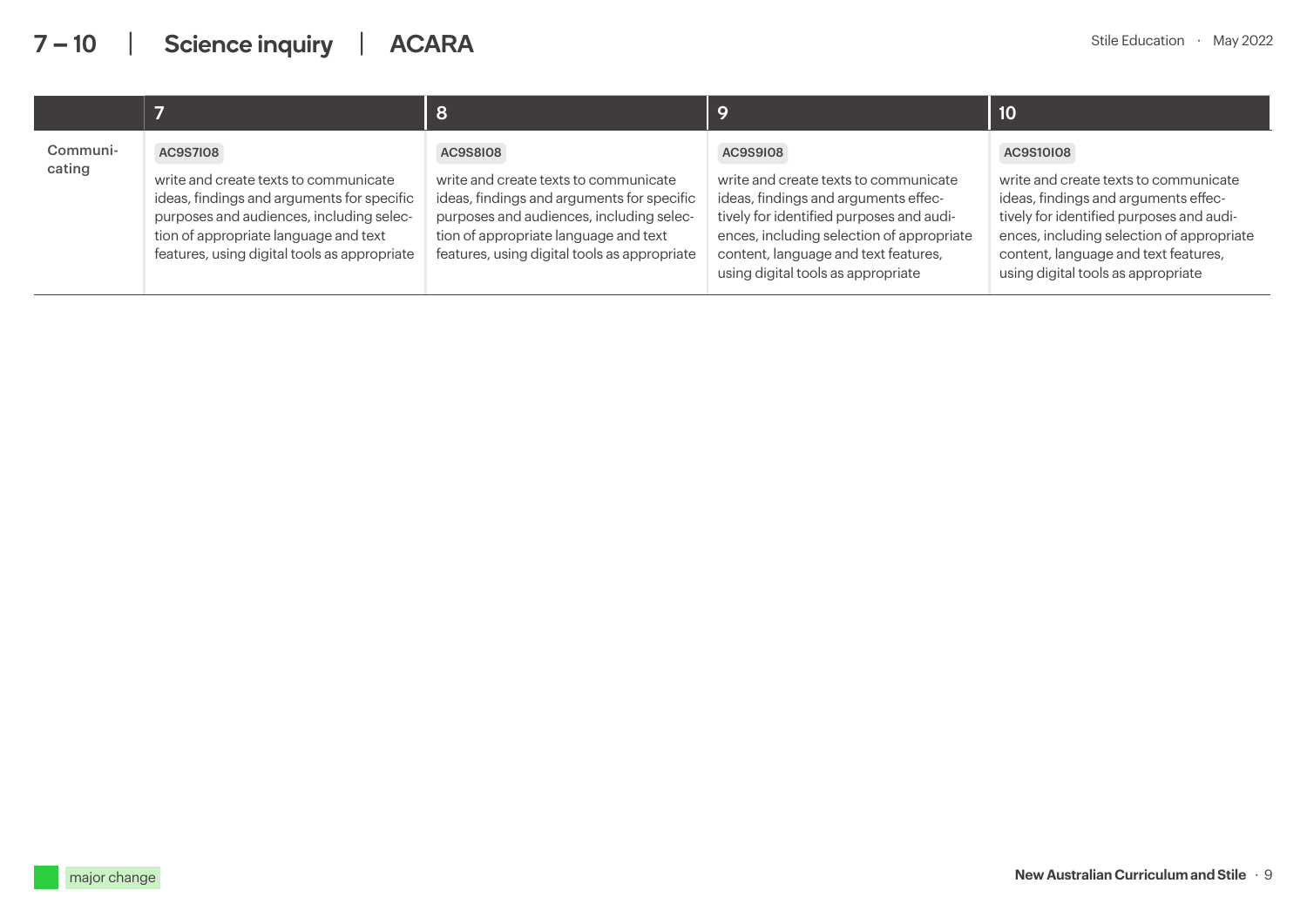## Year 7 | Stile's Scope & Sequence

|                    | Term 1                                                                 |                                                      | Term 2                                                             |                                                         | Term 3                                    | Term 4                         |                                       |
|--------------------|------------------------------------------------------------------------|------------------------------------------------------|--------------------------------------------------------------------|---------------------------------------------------------|-------------------------------------------|--------------------------------|---------------------------------------|
| Unit               | <b>Introduction</b><br>to Science                                      | <b>Our Place in Space</b>                            | <b>States of Matter</b>                                            | <b>Mixtures</b>                                         | <b>Forces</b>                             | <b>Classification</b>          | <b>Ecosystems</b>                     |
| Essential question | What is science<br>and how can it help<br>us solve global<br>problems? | How have<br>observations shaped<br>models over time? | Why is liquid water so<br>important for humans<br>to live on Mars? | Can we 3D print new<br>bones to replace<br>broken ones? | How can you scale a<br>wall like a gecko? | Why do zebras have<br>stripes? | Why do cats have<br>slit-shaped eyes? |
| Weeks              | $\overline{2}$                                                         | 6                                                    | 6                                                                  | $\overline{2}$                                          | 8                                         | $\overline{2}$                 | 6                                     |

|                               | <b>AC9S7U06</b>                                                                                                                                                                           | AC9S7U03                                                                                                                                                                                                                   | <b>*AC9S7U05</b>                                                                                                                                                                                                      | <b>*AC9S7U06</b>                                                                                                                                                                    | <b>AC9S7U04</b>                                                                                                                                                                                                                                          | AC9S7U01                                                                                                                                                                                     | <b>AC9S7U02</b>                                                                                                                                                                         |
|-------------------------------|-------------------------------------------------------------------------------------------------------------------------------------------------------------------------------------------|----------------------------------------------------------------------------------------------------------------------------------------------------------------------------------------------------------------------------|-----------------------------------------------------------------------------------------------------------------------------------------------------------------------------------------------------------------------|-------------------------------------------------------------------------------------------------------------------------------------------------------------------------------------|----------------------------------------------------------------------------------------------------------------------------------------------------------------------------------------------------------------------------------------------------------|----------------------------------------------------------------------------------------------------------------------------------------------------------------------------------------------|-----------------------------------------------------------------------------------------------------------------------------------------------------------------------------------------|
| understanding<br>Φ<br>Science | investigate how<br>particles in pure<br>substances and<br>mixtures can be<br>modelled and<br>how differences in<br>the properties of<br>substances can be<br>used to separate<br>mixtures | model cyclic changes<br>in the relative positions<br>of the Earth, sun and<br>moon and explain<br>how these cycles<br>cause eclipses and<br>influence predictable<br>phenomena on Earth.<br>including seasons and<br>tides | use particle theory to<br>describe the arrange-<br>ment of particles in<br>a substance, includ-<br>ing the motion of and<br>attraction between<br>particles, and relate<br>this to the properties of<br>the substance | use a particle model<br>to describe differ-<br>ences between pure<br>substances and<br>mixtures and apply<br>understanding of prop-<br>erties of substances to<br>separate mixtures | investigate and<br>represent balanced<br>and unbalanced<br>forces, including<br>gravitational force,<br>acting on objects,<br>and relate changes<br>in an object's motion<br>to its mass and the<br>magnitude and<br>direction of forces<br>acting on it | investigate the role<br>of classification<br>in ordering and<br>organising the<br>diversity of life on Earth<br>and use and develop<br>classification tools<br>including dichotomous<br>keys | use models, including<br>food webs, to<br>represent matter<br>and energy flow in<br>ecosystems and<br>predict the impact<br>of changing abiotic<br>and biotic factors on<br>populations |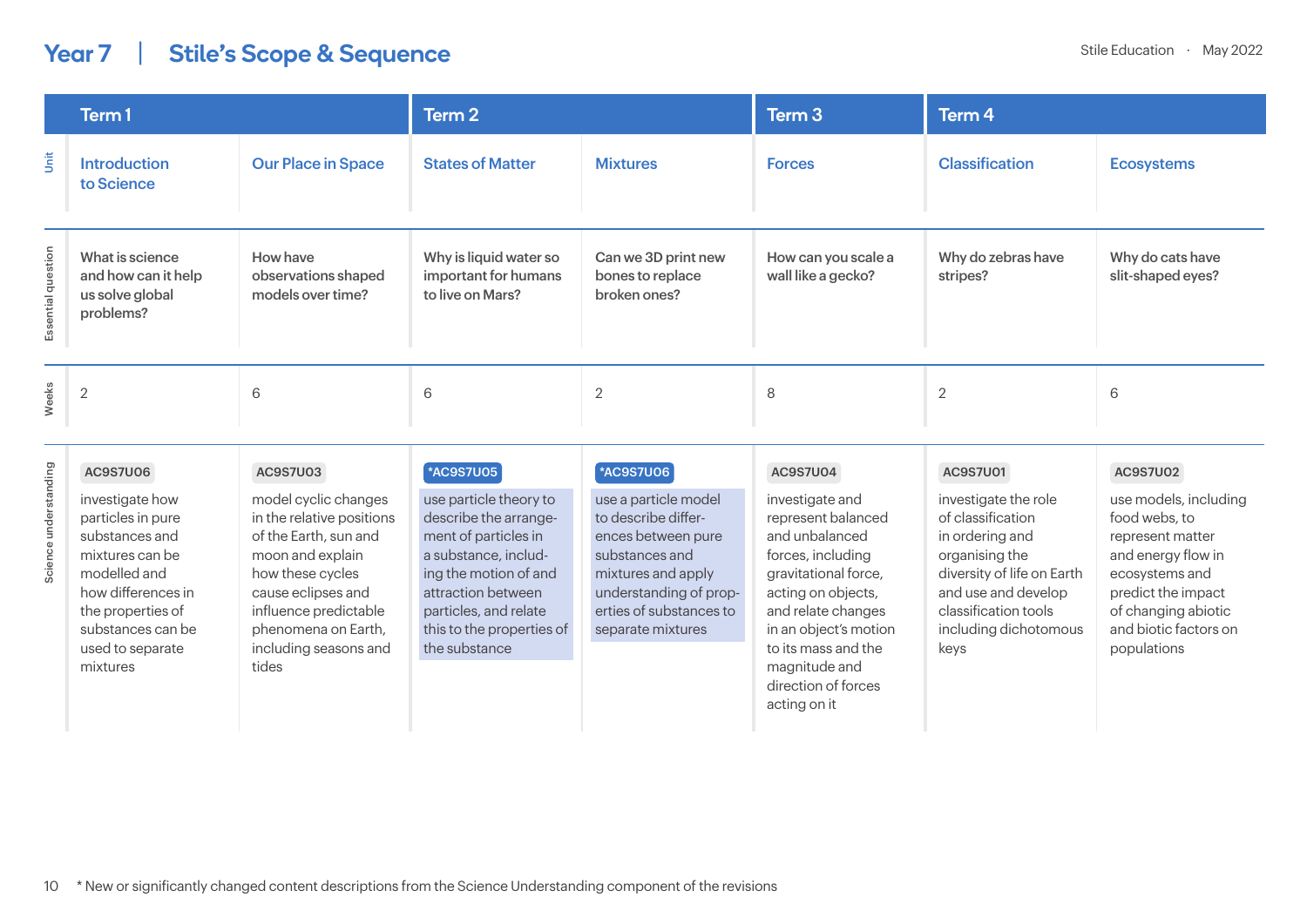## Year 7 | Stile's Scope & Sequence

|                 | Term 1                                                                                                                                                                            |                                                                                                                                                                                                                                                                                                                                                                                                                                                                                                                                                                                                                                                     | Term 2                                                                                                                                                                                                                                   |                 | Term <sub>3</sub>                                                                                                                                                                                    | Term 4                                                                                                                                                                                                                                           |                                                                                                                                     |  |
|-----------------|-----------------------------------------------------------------------------------------------------------------------------------------------------------------------------------|-----------------------------------------------------------------------------------------------------------------------------------------------------------------------------------------------------------------------------------------------------------------------------------------------------------------------------------------------------------------------------------------------------------------------------------------------------------------------------------------------------------------------------------------------------------------------------------------------------------------------------------------------------|------------------------------------------------------------------------------------------------------------------------------------------------------------------------------------------------------------------------------------------|-----------------|------------------------------------------------------------------------------------------------------------------------------------------------------------------------------------------------------|--------------------------------------------------------------------------------------------------------------------------------------------------------------------------------------------------------------------------------------------------|-------------------------------------------------------------------------------------------------------------------------------------|--|
| İ               | <b>Introduction</b><br>to Science                                                                                                                                                 | <b>Our Place in Space</b>                                                                                                                                                                                                                                                                                                                                                                                                                                                                                                                                                                                                                           | <b>States of Matter</b>                                                                                                                                                                                                                  | <b>Mixtures</b> | <b>Forces</b>                                                                                                                                                                                        | <b>Classification</b>                                                                                                                                                                                                                            | <b>Ecosystems</b>                                                                                                                   |  |
| Science inquiry | <b>AC9S7I01</b><br>develop investigable<br>questions, reasoned<br>predictions and<br>hypotheses to explore<br>scientific models, iden-<br>tify patterns and test<br>relationships | *AC9S7I02<br>plan and conduct<br>reproducible inves-<br>tigations to answer<br>questions and test<br>hypotheses, including<br>identifying variables<br>and assumptions and,<br>as appropriate, recog-<br>nising and manag-<br>ing risks, considering<br>ethical issues and<br>recognising key<br>considerations regard-<br>ing heritage sites and<br>artefacts on Country/<br>Place<br><b>AC9S7I08</b><br>write and create<br>texts to communi-<br>cate ideas, findings<br>and arguments for<br>specific purposes and<br>audiences, including<br>selection of appropri-<br>ate language and text<br>features, using digital<br>tools as appropriate | <b>AC9S7I06</b><br>use particle theory to<br>describe the arrange-<br>ment of particles in<br>a substance, includ-<br>ing the motion of and<br>attraction between<br>particles, and relate<br>this to the properties of<br>the substance |                 | AC9S7I04<br>select and construct<br>appropriate repre-<br>sentations, including<br>tables, graphs, models<br>and mathematical rela-<br>tionships, to organise<br>and process data and<br>information | <b>AC9S7I07</b><br>construct evidence-<br>based arguments to<br>support conclusions<br>or evaluate claims and<br>consider any ethical<br>issues and cultural<br>protocols associated<br>with using or citing<br>secondary data or<br>information | <b>AC9S7I05</b><br>analyse data and infor-<br>mation to describe<br>patterns, trends and<br>relationships and<br>identify anomalies |  |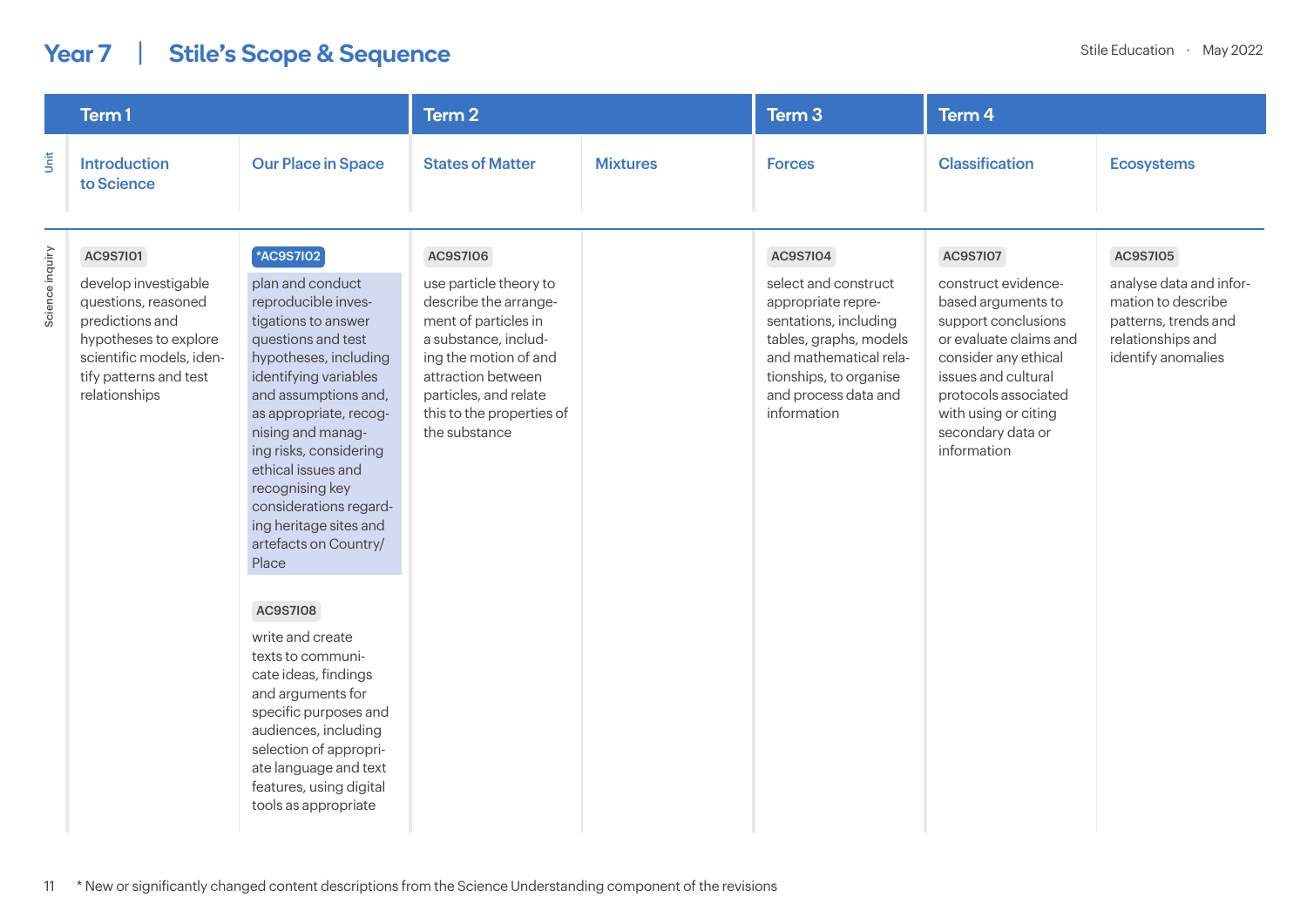## Year 7 | Stile's Scope & Sequence

|                              | Term 1                            |                                                                                                                                     | Term 2                                                                                                                                                |                 | Term 3        | Term 4                |                   |
|------------------------------|-----------------------------------|-------------------------------------------------------------------------------------------------------------------------------------|-------------------------------------------------------------------------------------------------------------------------------------------------------|-----------------|---------------|-----------------------|-------------------|
| Unit                         | <b>Introduction</b><br>to Science | <b>Our Place in Space</b>                                                                                                           | <b>States of Matter</b>                                                                                                                               | <b>Mixtures</b> | <b>Forces</b> | <b>Classification</b> | <b>Ecosystems</b> |
| Science inquiry              |                                   | <b>AC9S7H01</b><br>explain how new<br>evidence or different<br>perspectives can lead<br>to changes in scientific<br>knowledge       |                                                                                                                                                       |                 |               |                       |                   |
| Science as a human endeavour |                                   | $AC9$ S7HO2<br>investigate how<br>cultural perspectives<br>and worldviews influ-<br>ence the development<br>of scientific knowledge | $AC9$ S7HO4<br>explore the role of<br>science communica-<br>tion in informing indi-<br>vidual viewpoints and<br>community policies<br>and regulations |                 |               |                       |                   |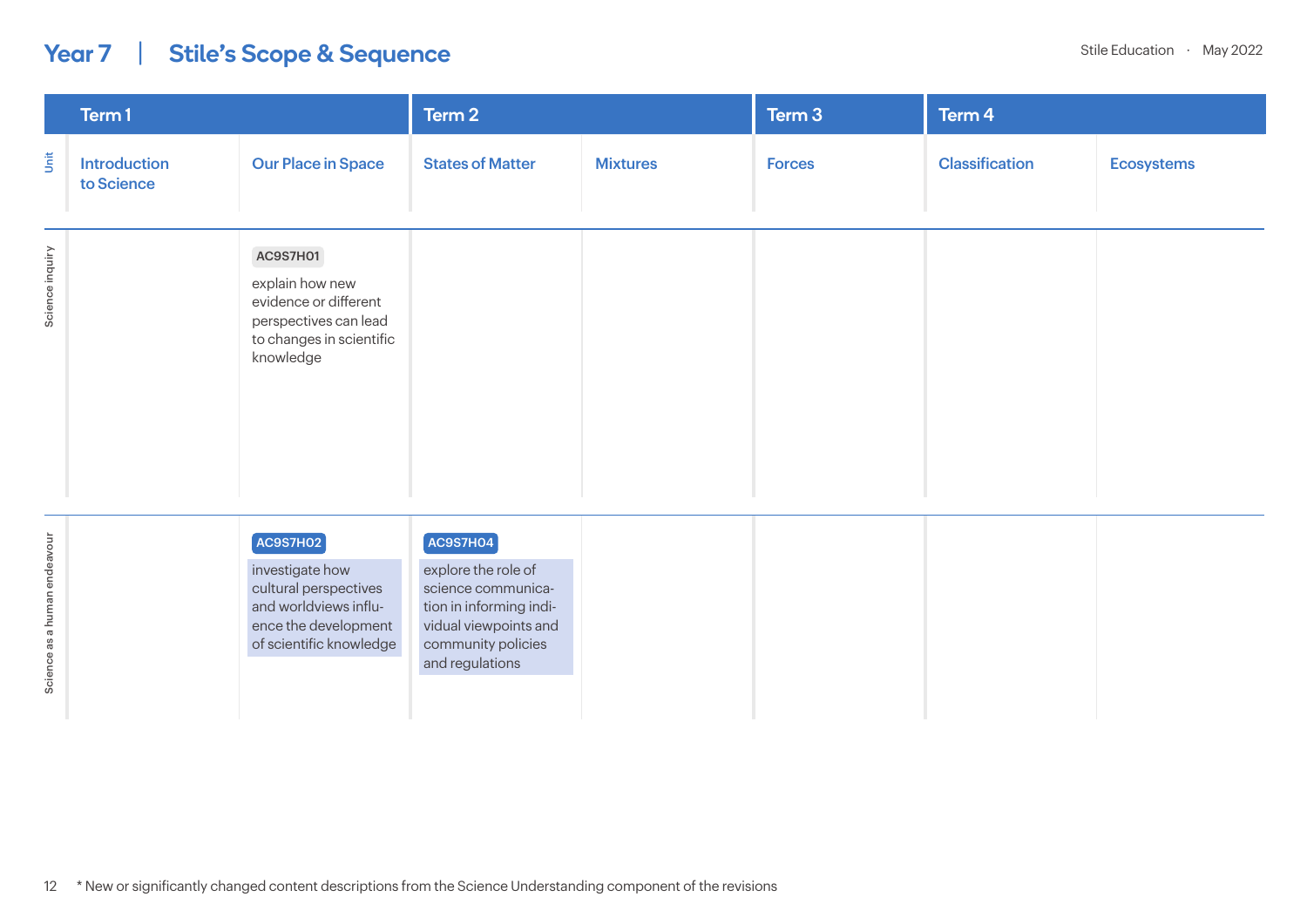## Year 8 | Stile's Scope & Sequence Stile Education • May 2022

|                       | Term 1                                                                                                                             |                                                                                                                                                                                                                                                        | Term <sub>2</sub>                                                                                                                                                                                    |                                                                                                                                                                                                                                              | Term <sub>3</sub>                                                                                                                                                                                                                                    |                                                                                                                                                                            | Term <sub>4</sub>                                                                                                                                                                                                                                                                                                                                                                                                                                                                                       |
|-----------------------|------------------------------------------------------------------------------------------------------------------------------------|--------------------------------------------------------------------------------------------------------------------------------------------------------------------------------------------------------------------------------------------------------|------------------------------------------------------------------------------------------------------------------------------------------------------------------------------------------------------|----------------------------------------------------------------------------------------------------------------------------------------------------------------------------------------------------------------------------------------------|------------------------------------------------------------------------------------------------------------------------------------------------------------------------------------------------------------------------------------------------------|----------------------------------------------------------------------------------------------------------------------------------------------------------------------------|---------------------------------------------------------------------------------------------------------------------------------------------------------------------------------------------------------------------------------------------------------------------------------------------------------------------------------------------------------------------------------------------------------------------------------------------------------------------------------------------------------|
| Š                     | <b>Physical and</b><br><b>Chemical</b><br>Change                                                                                   | <b>Elements and</b><br><b>Compounds</b>                                                                                                                                                                                                                | <b>Cells</b>                                                                                                                                                                                         | <b>Plant Systems</b>                                                                                                                                                                                                                         | <b>Body</b><br><b>Systems</b>                                                                                                                                                                                                                        | <b>Energy</b>                                                                                                                                                              | <b>Active Earth</b>                                                                                                                                                                                                                                                                                                                                                                                                                                                                                     |
| Essential question    | What does<br>chemistry<br>have to do with<br>chocolate making?                                                                     | Why is helium so rare?                                                                                                                                                                                                                                 | Would you eat<br>lab-grown meat?                                                                                                                                                                     | Why do predatory<br>plants exist?                                                                                                                                                                                                            | What does it<br>take to be a<br>cold-blooded<br>killer?                                                                                                                                                                                              | How can<br>we learn<br>from nature<br>to improve<br>energy<br>technology?                                                                                                  | How do we build future-ready cities?                                                                                                                                                                                                                                                                                                                                                                                                                                                                    |
| Weeks                 | $\overline{4}$                                                                                                                     | 4                                                                                                                                                                                                                                                      | 5                                                                                                                                                                                                    | 3                                                                                                                                                                                                                                            | 3                                                                                                                                                                                                                                                    | 5                                                                                                                                                                          | 8                                                                                                                                                                                                                                                                                                                                                                                                                                                                                                       |
| Science understanding | AC9S8U07<br>compare physical<br>and chemical<br>changes and<br>identify indicators<br>of energy change<br>in chemical<br>reactions | AC9S8U06<br>classify matter as elements,<br>compounds or mixtures<br>and compare different<br>representations of these,<br>including 2-dimensional<br>and 3-dimensional models.<br>symbols for elements and<br>formulas for molecules and<br>compounds | AC9S8U01<br>recognise cells<br>as the basic units<br>of living things,<br>compare plant<br>and animal cells,<br>and describe<br>the functions of<br>specialised cell<br>structures and<br>organelles | * AC9S8U02<br>analyse the rela-<br>tionship between<br>structure and func-<br>tion of cells, tissues<br>and organs in a<br>plant and an animal<br>organ system and<br>explain how these<br>systems enable<br>survival of the indi-<br>vidual | * AC9S8U02<br>analyse the<br>relationship<br>between<br>structure and<br>function of<br>cells, tissues<br>and organs in<br>a plant and an<br>animal organ<br>system and<br>explain how<br>these systems<br>enable survival<br>of the individ-<br>ual | AC9S8U05<br>classify<br>different types<br>of energy<br>as kinetic or<br>potential and<br>investigate<br>energy<br>transfer and<br>transformations<br>in simple<br>systems | <b>AC9S8U04</b><br>describe the key processes of the rock<br>cycle, including the timescales over which<br>they occur, and examine how the properties<br>of sedimentary, igneous and metamorphic<br>rocks reflect their formation and influence<br>their use<br>* AC9S8U03<br>investigate tectonic activity including the<br>formation of geological features at diver-<br>gent, convergent and transform plate<br>boundaries and describe the scientific<br>evidence for the theory of plate tectonics |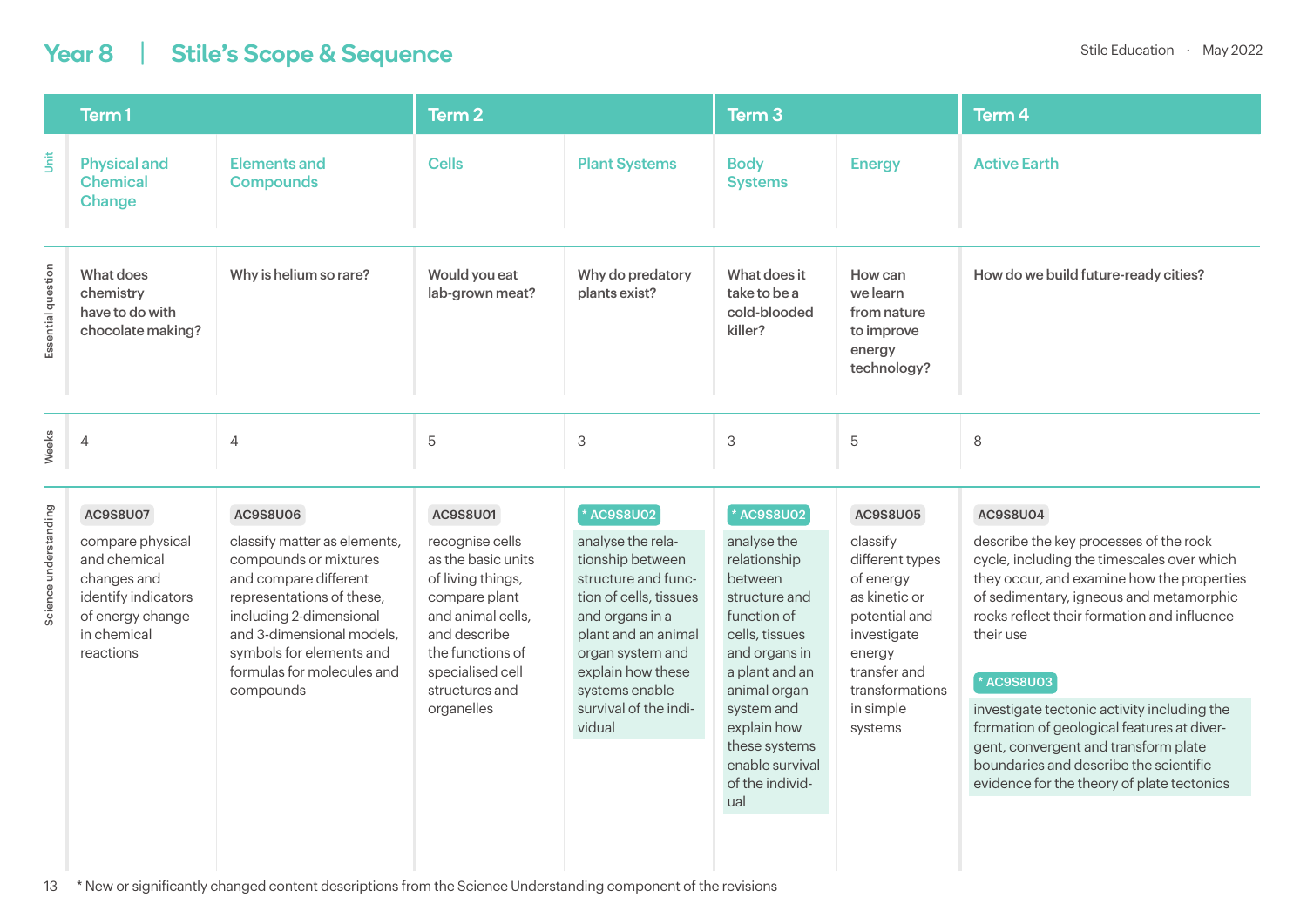## Year 8 | Stile's Scope & Sequence Stile Education • May 2022

|                              | Term <sub>1</sub>                                                                                                                     |                                                                                                                                                                                                                                                                                                                                                                  | Term <sub>2</sub>                                                                                                                                                                                                                                            |                                                                                                                                                                                                                   | Term <sub>3</sub>                                                                                                                                                                        |                                                                                                                                                                                                | Term <sub>4</sub>                                                                                                                                                                                                                                                                                                                                                    |  |
|------------------------------|---------------------------------------------------------------------------------------------------------------------------------------|------------------------------------------------------------------------------------------------------------------------------------------------------------------------------------------------------------------------------------------------------------------------------------------------------------------------------------------------------------------|--------------------------------------------------------------------------------------------------------------------------------------------------------------------------------------------------------------------------------------------------------------|-------------------------------------------------------------------------------------------------------------------------------------------------------------------------------------------------------------------|------------------------------------------------------------------------------------------------------------------------------------------------------------------------------------------|------------------------------------------------------------------------------------------------------------------------------------------------------------------------------------------------|----------------------------------------------------------------------------------------------------------------------------------------------------------------------------------------------------------------------------------------------------------------------------------------------------------------------------------------------------------------------|--|
| Ŝ                            | <b>Physical and</b><br><b>Chemical</b><br>Change                                                                                      | <b>Elements and</b><br><b>Compounds</b>                                                                                                                                                                                                                                                                                                                          | <b>Cells</b>                                                                                                                                                                                                                                                 | <b>Plant Systems</b>                                                                                                                                                                                              | <b>Body</b><br><b>Systems</b>                                                                                                                                                            | <b>Energy</b>                                                                                                                                                                                  | <b>Active Earth</b>                                                                                                                                                                                                                                                                                                                                                  |  |
| Science inquiry              | AC9S8I03<br>select and use<br>equipment to<br>generate and<br>record data with<br>precision, using<br>digital tools as<br>appropriate | AC9S8I02<br>plan and conduct<br>reproducible investigations<br>to answer questions and<br>test hypotheses, including<br>identifying variables and<br>assumptions and, as<br>appropriate, recognising<br>and managing risks,<br>considering ethical issues<br>and recognising key<br>considerations regarding<br>heritage sites and artefacts<br>on Country/Place | <b>AC9S8I07</b><br>construct<br>evidence-based<br>arguments to<br>support conclu-<br>sions or evalu-<br>ate claims and<br>consider any<br>ethical issues and<br>cultural protocols<br>associated with<br>using or citing<br>secondary data or<br>information |                                                                                                                                                                                                                   | AC9S8I06<br>analyse<br>methods.<br>conclusions<br>and claims<br>for assump-<br>tions, possi-<br>ble sources of<br>error, conflict-<br>ing evidence<br>and unan-<br>swered ques-<br>tions | AC9S8101<br>develop invest-<br>igable ques-<br>tions, reasoned<br>predictions<br>and hypothe-<br>ses to explore<br>scientific<br>models, iden-<br>tify patterns<br>and test rela-<br>tionships | AC9S8I04<br>select and construct appropriate<br>representations, including tables, graphs,<br>models and mathematical relationships, to<br>organise and process data and information<br><b>AC9S8I05</b><br>analyse data and information to describe<br>patterns, trends and relationships and<br>identify anomalies                                                  |  |
| Science as a human endeavour |                                                                                                                                       |                                                                                                                                                                                                                                                                                                                                                                  | * AC9S8H02<br>investigate how<br>cultural perspec-<br>tives and world-<br>views influence the<br>development of<br>scientific knowl-<br>edge                                                                                                                 | AC9S8H03<br>examine how<br>proposed scien-<br>tific responses<br>to contempo-<br>rary issues may<br>impact on soci-<br>ety and explore<br>ethical, environ-<br>mental, social and<br>economic consid-<br>erations |                                                                                                                                                                                          | * AC9S8H04<br>explore the<br>role of science<br>communica-<br>tion in inform-<br>ing individual<br>viewpoints and<br>community<br>policies and<br>regulations                                  | <b>AC9S8I08</b><br>write and create texts to communicate<br>ideas, findings and arguments for specific<br>purposes and audiences, including<br>selection of appropriate language and text<br>features, using digital tools as appropriate<br><b>AC9S8H01</b><br>explain how new evidence or different<br>perspectives can lead to changes in<br>scientific knowledge |  |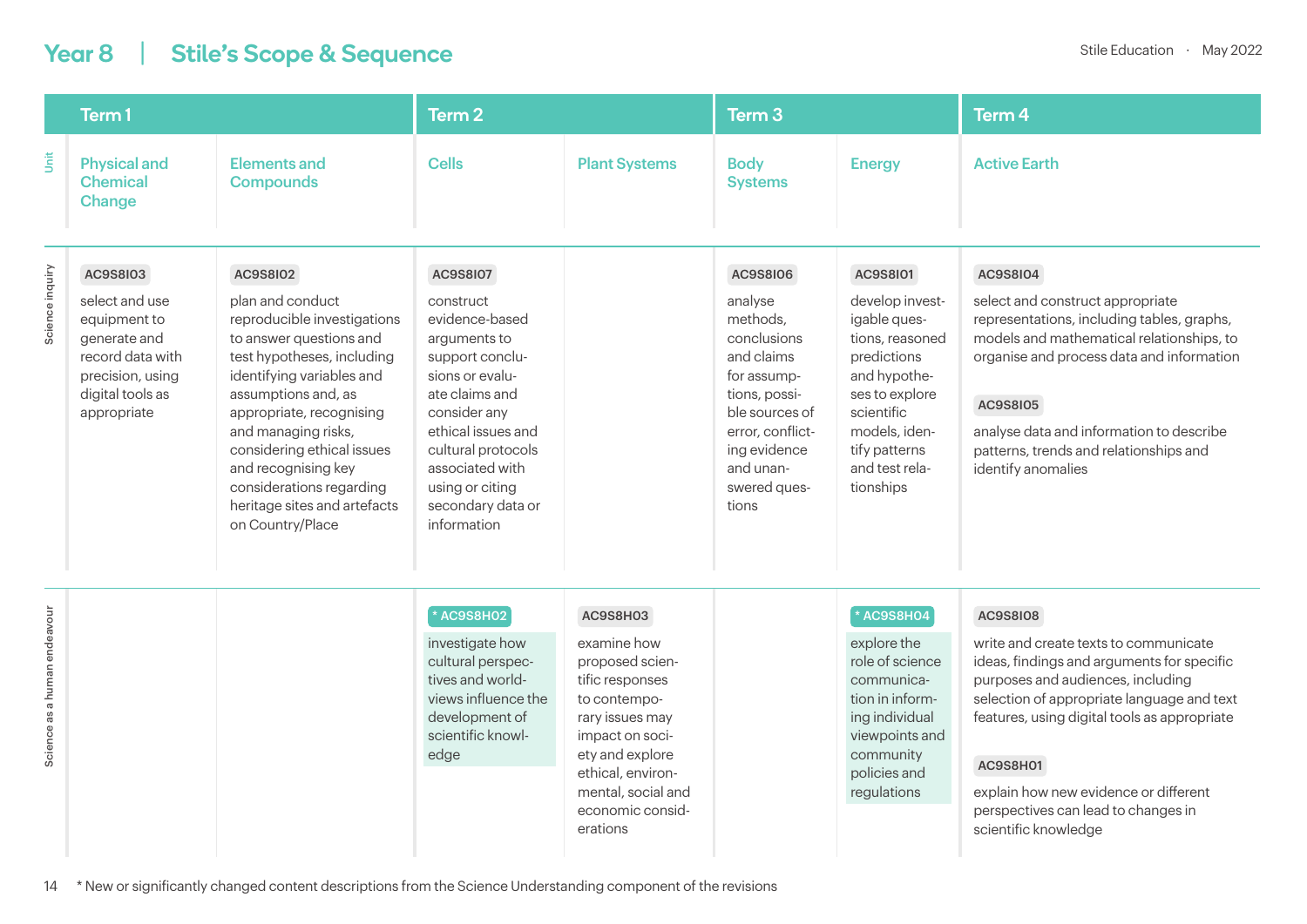## Year 9 | Stile's Scope & Sequence Stile Education • May 2022

|                    | Term 1                                                 |                                                                                            | Term 2                                           |                                                                 |                                                                          | Term 3                                                      |                                                                        |                                                     |                                              | Term 4                                                                |                                                      |
|--------------------|--------------------------------------------------------|--------------------------------------------------------------------------------------------|--------------------------------------------------|-----------------------------------------------------------------|--------------------------------------------------------------------------|-------------------------------------------------------------|------------------------------------------------------------------------|-----------------------------------------------------|----------------------------------------------|-----------------------------------------------------------------------|------------------------------------------------------|
| jāt                | The immune<br>system                                   | <b>Survival of</b><br><b>Species</b>                                                       | Earth<br><b>Systems</b>                          | <b>Energy</b><br><b>Transfers and</b><br><b>Transformations</b> | <b>Student</b><br>research<br>project                                    |                                                             | <b>Light, Sound, Electricity and Heat</b>                              |                                                     | <b>Atoms</b>                                 | <b>Chemical</b><br><b>Reactions</b>                                   |                                                      |
| Essential question | How can<br>we protect<br>communities<br>from diseases? | How does<br>sexual and<br>asexual<br>reproduction<br>enable<br>survival of<br>the species? | How should<br>we power<br>Australia's<br>future? | Can we use<br>ocean waves<br>to produce<br>electricity?         | What skills<br>are required<br>to implement<br>the scientific<br>method? | Can you<br>turn your<br>smartphone<br>into a<br>microscope? | In space<br>no one<br>can hear<br>you<br>scream<br>$-$ or can<br>they? | <b>Electrical</b><br>circuits<br>on the<br>catwalk? | How<br>canl<br>cook<br>the<br>best<br>pizza? | How can<br>the building<br>blocks of<br>atoms help us<br>see further? | What happens<br>when sodium<br>explodes in<br>water? |
| Weeks              | 6                                                      | 2                                                                                          | $\overline{4}$                                   | $\overline{2}$                                                  | $\overline{2}$                                                           | $\overline{2}$                                              | $\overline{2}$                                                         | $\overline{2}$                                      | 2                                            | 5                                                                     | 5                                                    |

| AC9S9U01                                                                                                                                                                                                                                                                                                                                                                                                                                    |
|---------------------------------------------------------------------------------------------------------------------------------------------------------------------------------------------------------------------------------------------------------------------------------------------------------------------------------------------------------------------------------------------------------------------------------------------|
| describe the<br>compare the role<br>of body systems<br>form and<br>function of<br>in regulating and<br>reproduc-<br>coordinating the<br>body's response<br>tive cells<br>and organs<br>to a stimulus,<br>and describe the<br>in animals<br>and plants,<br>operation of a<br>negative feed-<br>and anal-<br>back mechanism<br>yse how the<br>processes<br>of sexual<br>and asexual<br>reproduc-<br>tion enable<br>survival of<br>the species |

15 \* New or significantly changed content descriptions from the Science Understanding component of the revisions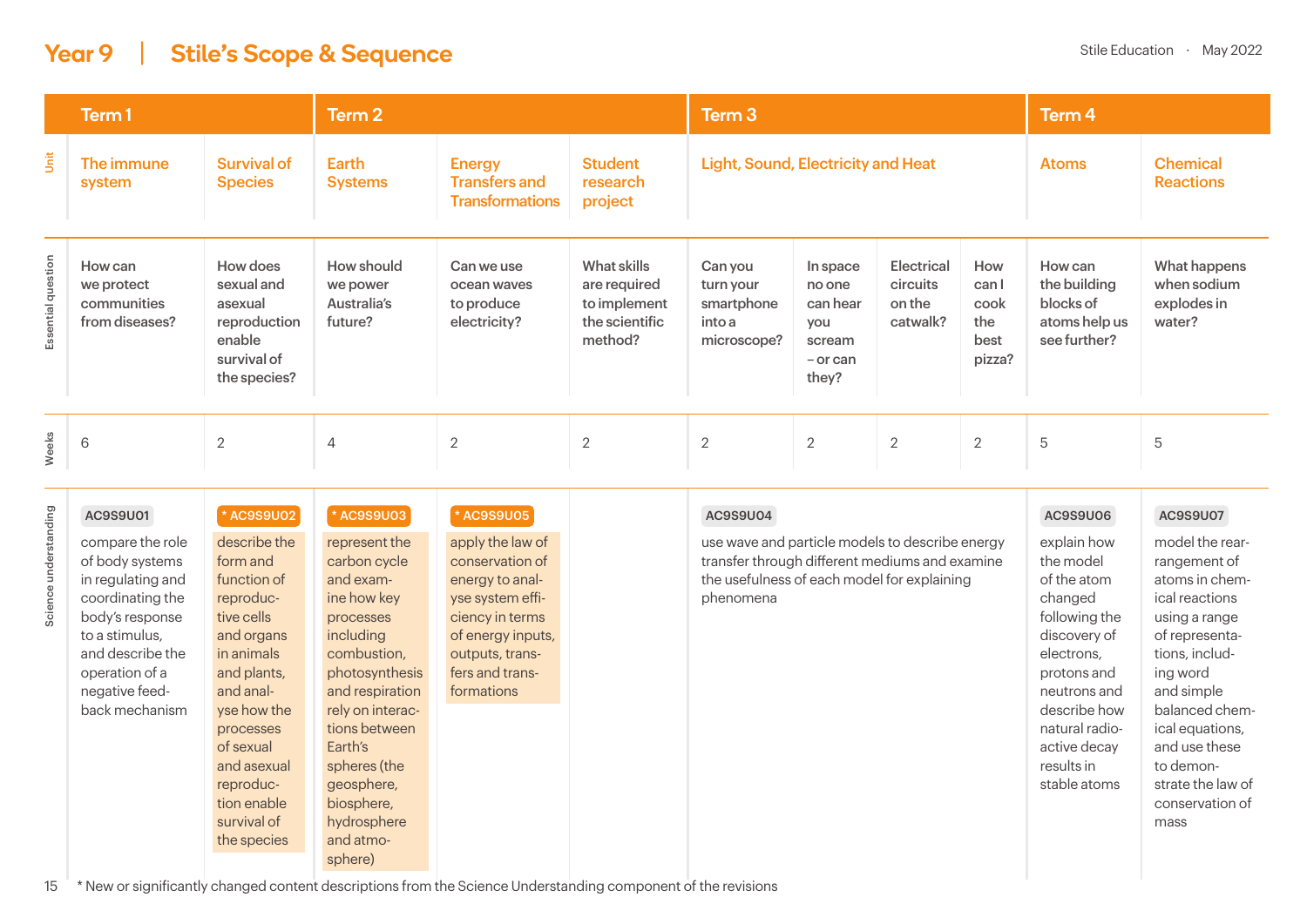#### Year 9 | Stile's Scope & Sequence State of Contract Assemblance Stile Education • May 2022

|                 | Term 1                                                                                                                                                                                                                                                                                                                                                                                                                                                                                                                                                       |                                      | Term <sub>2</sub>                                                                                                                                                      |                                                                                                                                                                      |                                                                                                                                                                                                                                                                                                                                                                                                                                                                           | Term <sub>3</sub>                         | Term <sub>4</sub>                                                                                                                                                                                                                                                                                                |                                                                                                                                                                                                       |  |  |
|-----------------|--------------------------------------------------------------------------------------------------------------------------------------------------------------------------------------------------------------------------------------------------------------------------------------------------------------------------------------------------------------------------------------------------------------------------------------------------------------------------------------------------------------------------------------------------------------|--------------------------------------|------------------------------------------------------------------------------------------------------------------------------------------------------------------------|----------------------------------------------------------------------------------------------------------------------------------------------------------------------|---------------------------------------------------------------------------------------------------------------------------------------------------------------------------------------------------------------------------------------------------------------------------------------------------------------------------------------------------------------------------------------------------------------------------------------------------------------------------|-------------------------------------------|------------------------------------------------------------------------------------------------------------------------------------------------------------------------------------------------------------------------------------------------------------------------------------------------------------------|-------------------------------------------------------------------------------------------------------------------------------------------------------------------------------------------------------|--|--|
| jnit            | The immune<br>system                                                                                                                                                                                                                                                                                                                                                                                                                                                                                                                                         | <b>Survival of</b><br><b>Species</b> | <b>Earth</b><br><b>Systems</b>                                                                                                                                         | <b>Energy</b><br><b>Transfers and</b><br><b>Transformations</b>                                                                                                      | <b>Student</b><br>research<br>project                                                                                                                                                                                                                                                                                                                                                                                                                                     | <b>Light, Sound, Electricity and Heat</b> | <b>Atoms</b>                                                                                                                                                                                                                                                                                                     | <b>Chemical</b><br><b>Reactions</b>                                                                                                                                                                   |  |  |
| Science inquiry | AC9S9I04<br>select and<br>construct appro-<br>priate represen-<br>tations, including<br>tables, graphs,<br>descriptive statis-<br>tics, models and<br>mathematical<br>relationships,<br>to organise and<br>process data and<br>information<br><b>AC9S9I07</b><br>construct argu-<br>ments based on<br>analysis of a vari-<br>ety of evidence<br>to support<br>conclusions or<br>evaluate claims,<br>and consider any<br>ethical issues and<br>cultural protocols<br>associated with<br>accessing, using<br>or citing second-<br>ary data or infor-<br>mation |                                      | AC9S9I05<br>analyse and<br>connect a<br>variety of data<br>and informa-<br>tion to identify<br>and explain<br>patterns,<br>trends, rela-<br>tionships and<br>anomalies | AC9S9I01<br>develop inves-<br>tigable ques-<br>tions, reasoned<br>predictions and<br>hypotheses<br>to test rela-<br>tionships and<br>develop explan-<br>atory models | * AC9S9I02<br>plan and<br>conduct valid,<br>reproduc-<br>ible inves-<br>tigations to<br>answer ques-<br>tions and test<br>hypotheses,<br>including iden-<br>tifying and<br>controlling<br>for possible<br>sources of<br>error and, as<br>appropriate,<br>developing<br>and following<br>risk assess-<br>ments, consid-<br>ering ethical<br>issues, and<br>addressing<br>key consider-<br>ations regard-<br>ing heritage<br>sites and arte-<br>facts on Coun-<br>try/Place |                                           | <b>AC9S9I08</b><br>write and<br>create texts<br>to commu-<br>nicate ideas,<br>findings and<br>arguments<br>effectively<br>for identified<br>purposes and<br>audiences,<br>including<br>selection of<br>appropri-<br>ate content.<br>language and<br>text features,<br>using digi-<br>tal tools as<br>appropriate | AC9S9I03<br>select and use<br>equipment to<br>generate and<br>record data<br>with precision<br>to obtain useful<br>sample sizes<br>and replica-<br>ble data, using<br>digital tools as<br>appropriate |  |  |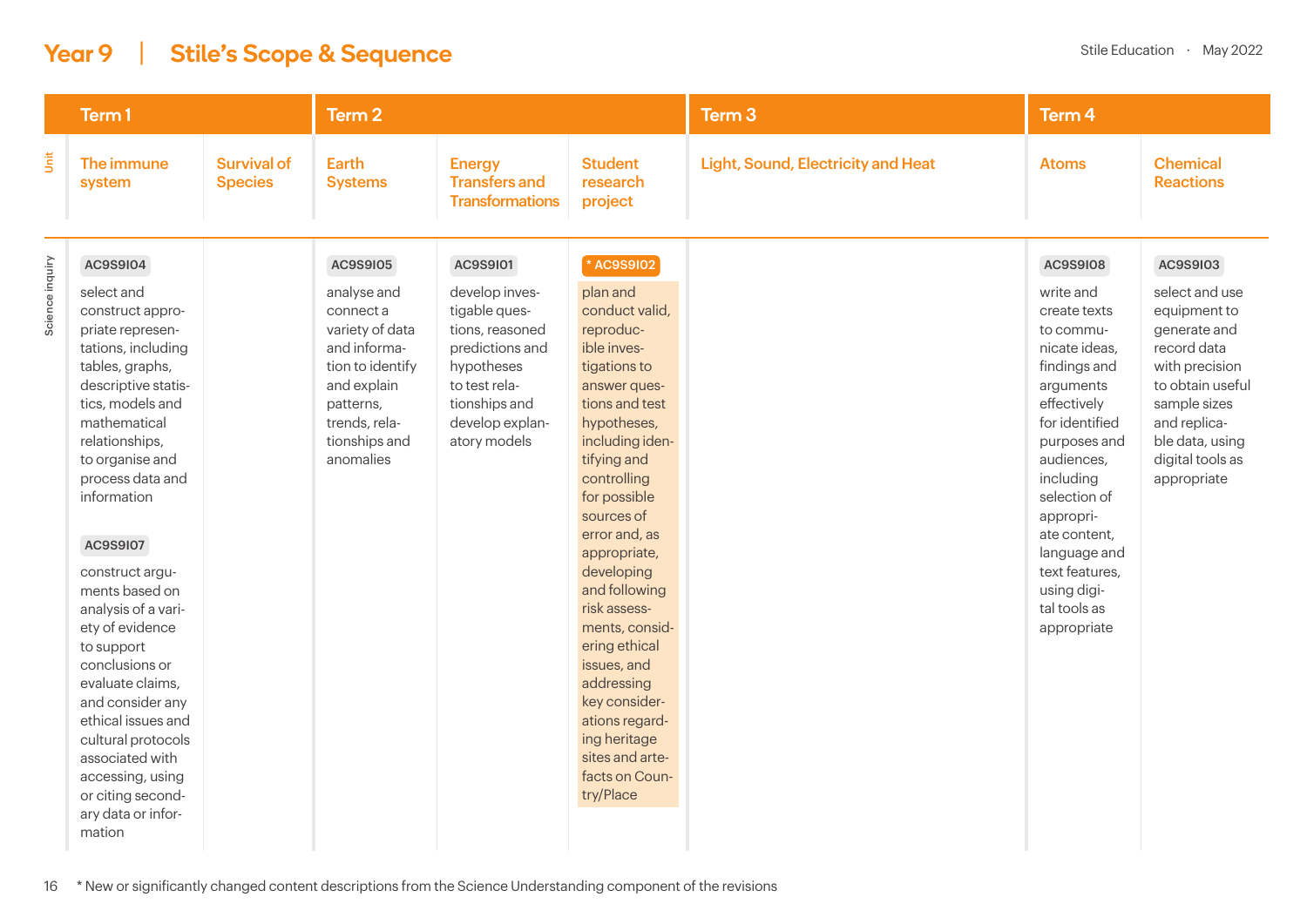#### **Year 9** | Stile's Scope & Sequence Stile Education **Property Stile Education** • May 2022

|                              | Term 1                                                                                                            |                                      | Term 2                                                                                                                                                                                                                                                                                                           |                                                                 |                                       | Term <sub>3</sub>                                                                                                                                                         | Term 4                                                                                                                                                                                                                                                                                                           |                                                                                                                                                                                                       |
|------------------------------|-------------------------------------------------------------------------------------------------------------------|--------------------------------------|------------------------------------------------------------------------------------------------------------------------------------------------------------------------------------------------------------------------------------------------------------------------------------------------------------------|-----------------------------------------------------------------|---------------------------------------|---------------------------------------------------------------------------------------------------------------------------------------------------------------------------|------------------------------------------------------------------------------------------------------------------------------------------------------------------------------------------------------------------------------------------------------------------------------------------------------------------|-------------------------------------------------------------------------------------------------------------------------------------------------------------------------------------------------------|
| Unit                         | The immune<br>system                                                                                              | <b>Survival of</b><br><b>Species</b> | Earth<br><b>Systems</b>                                                                                                                                                                                                                                                                                          | <b>Energy</b><br><b>Transfers and</b><br><b>Transformations</b> | <b>Student</b><br>research<br>project | <b>Light, Sound, Electricity and Heat</b>                                                                                                                                 | <b>Atoms</b>                                                                                                                                                                                                                                                                                                     | <b>Chemical</b><br><b>Reactions</b>                                                                                                                                                                   |
| Science as a human endeavour | AC9S9H04<br>examine how<br>the values and<br>needs of society<br>influence the<br>focus of scientific<br>research |                                      | * AC9S9H03<br>analyse the<br>key factors<br>that contrib-<br>ute to science<br>knowledge<br>and practices<br>being adopted<br>more broadly<br>by society<br>* AC9S9H01<br>explain how<br>scientific<br>knowledge<br>is validated<br>and refined,<br>including the<br>role of publica-<br>tion and peer<br>review |                                                                 |                                       | AC9S9H02<br>investigate how advances in technologies enable<br>advances in science, and how science has<br>contributed to developments in technologies and<br>engineering | <b>AC9S9I08</b><br>write and<br>create texts<br>to commu-<br>nicate ideas,<br>findings and<br>arguments<br>effectively<br>for identified<br>purposes and<br>audiences,<br>including<br>selection of<br>appropri-<br>ate content.<br>language and<br>text features,<br>using digi-<br>tal tools as<br>appropriate | AC9S9I03<br>select and use<br>equipment to<br>generate and<br>record data<br>with precision<br>to obtain useful<br>sample sizes<br>and replica-<br>ble data, using<br>digital tools as<br>appropriate |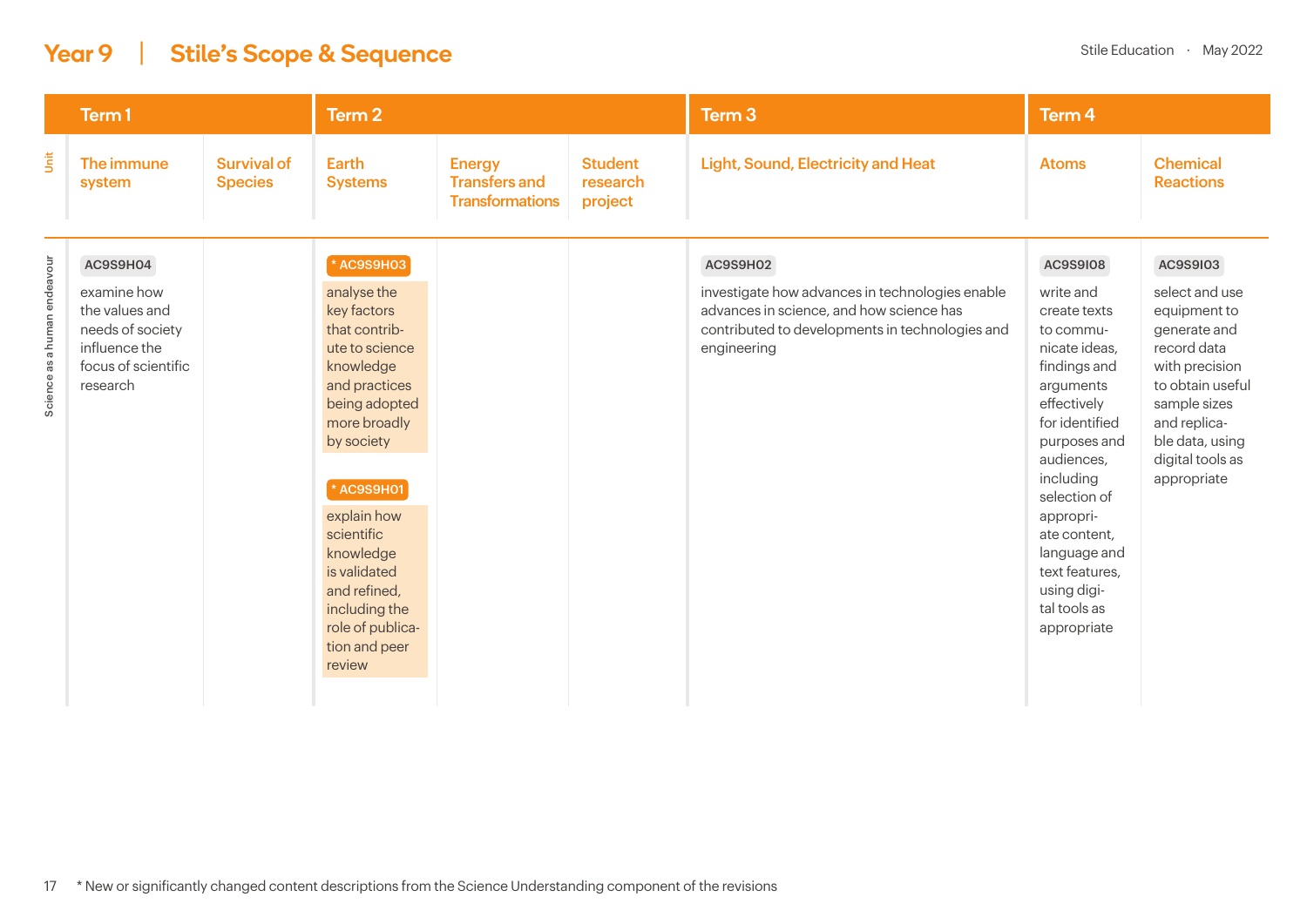#### **Year 10** | Stile's Scope & Sequence Stile Education • May 2022

|                    | Term 1                                           |                                                                    | Term 2                                                               |                                                    | Term 3                                               |                                                                        | Term 4                                       |                                                                                      |  |
|--------------------|--------------------------------------------------|--------------------------------------------------------------------|----------------------------------------------------------------------|----------------------------------------------------|------------------------------------------------------|------------------------------------------------------------------------|----------------------------------------------|--------------------------------------------------------------------------------------|--|
| Unit               | <b>Genetics</b>                                  | <b>Evolution</b>                                                   | <b>Newton's Laws</b><br>of Motion                                    | <b>Kinematics</b>                                  | <b>The Periodic</b><br><b>Table</b>                  | <b>Reaction Types</b>                                                  | <b>Climate Change</b>                        | <b>The Universe</b>                                                                  |  |
| Essential question | How can genes<br>increase the risk of<br>cancer? | Are we responsible<br>for the rise<br>of antibiotic<br>resistance? | How can we<br>apply Newton's<br>Laws in car crash<br>investigations? | Are self-driving<br>cars the way of<br>the future? | How do<br>exploding stars<br>create heavy<br>metals? | Are self-healing<br>space suits<br>science fiction or<br>just science? | Climate change<br>is there even<br>a debate? | How do gravitational<br>waves give us a new<br>way of understanding<br>the universe? |  |
| Weeks              | $\overline{A}$                                   | 4                                                                  | 4                                                                    | $\overline{4}$                                     | 4                                                    | $\overline{4}$                                                         | 4                                            | 4                                                                                    |  |

| 0 | AC9S10U01                                                                                                                                                                | * AC9S10U02                                                                                                                                                               | AC9S10U05                                                                                                                                | <b>AC9S10U06</b>                                                                                                                        | AC9S10U07                                                                                                                                                 | <b>*AC9S10U04</b>                                                                                                                                     | AC9S10U03                                                                                                                                               |
|---|--------------------------------------------------------------------------------------------------------------------------------------------------------------------------|---------------------------------------------------------------------------------------------------------------------------------------------------------------------------|------------------------------------------------------------------------------------------------------------------------------------------|-----------------------------------------------------------------------------------------------------------------------------------------|-----------------------------------------------------------------------------------------------------------------------------------------------------------|-------------------------------------------------------------------------------------------------------------------------------------------------------|---------------------------------------------------------------------------------------------------------------------------------------------------------|
|   | explain the role of<br>meiosis and mitosis<br>and the function<br>of chromosomes,<br>DNA and genes<br>in heredity and<br>predict patterns<br>of Mendelian<br>inheritance | use the theory of<br>evolution by natural<br>selection to explain<br>past and present<br>diversity and anal-<br>yse the scientific<br>evidence support-<br>ing the theory | investigate Newton's laws of motion and<br>quantitatively analyse the relationship<br>between force, mass and acceleration of<br>objects | explain how the<br>structure and<br>properties of<br>atoms relate to<br>the organisation<br>of the elements<br>in the periodic<br>table | identify patterns<br>in synthesis,<br>decomposition<br>and displace-<br>ment reactions<br>and investigate<br>the factors that<br>affect reaction<br>rates | use models of energy<br>flow between the<br>geosphere, biosphere,<br>hydrosphere and<br>atmosphere to explain<br>patterns of global<br>climate change | describe how the big<br>bang theory models<br>the origin and evolu-<br>tion of the universe<br>and analyse the<br>supporting evidence<br>for the theory |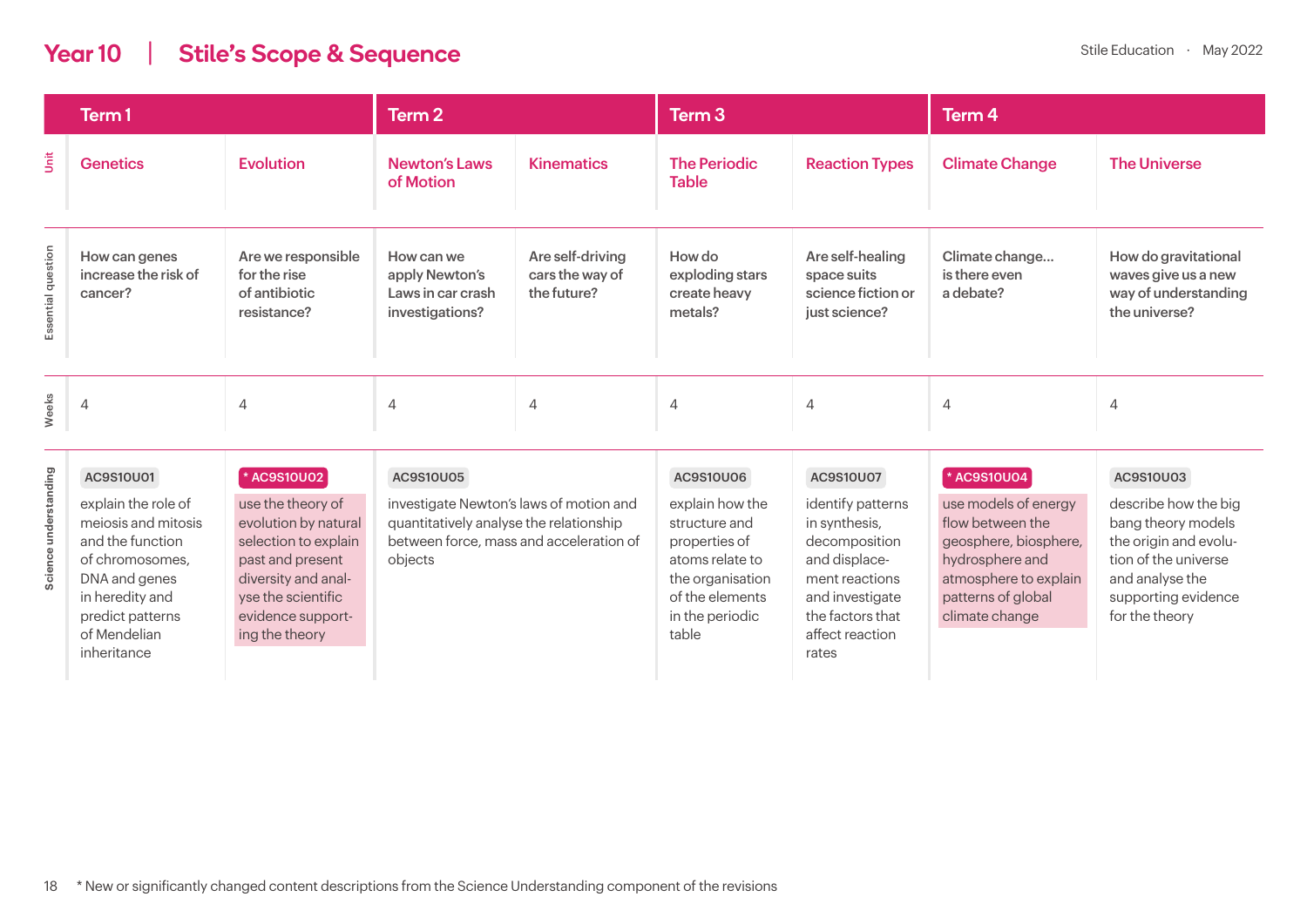#### **Year 10** | Stile's Scope & Sequence Stile Education • May 2022

uted to developments in technologies and engineering

|                              | Term 1                                                                                                                                                                                                                                                                                                                                                                                                                                |                                                                                                                                                                                                                                                                                          | Term <sub>2</sub>                                                                                                                                                                                                                         |                                                                                                                                                                                                   | Term <sub>3</sub>                                                                                                                                                 |                                                                                                                                                                    | Term <sub>4</sub>                                                                                                                                                                                                                                                                      |                                                                                                                                                                                                                                           |  |
|------------------------------|---------------------------------------------------------------------------------------------------------------------------------------------------------------------------------------------------------------------------------------------------------------------------------------------------------------------------------------------------------------------------------------------------------------------------------------|------------------------------------------------------------------------------------------------------------------------------------------------------------------------------------------------------------------------------------------------------------------------------------------|-------------------------------------------------------------------------------------------------------------------------------------------------------------------------------------------------------------------------------------------|---------------------------------------------------------------------------------------------------------------------------------------------------------------------------------------------------|-------------------------------------------------------------------------------------------------------------------------------------------------------------------|--------------------------------------------------------------------------------------------------------------------------------------------------------------------|----------------------------------------------------------------------------------------------------------------------------------------------------------------------------------------------------------------------------------------------------------------------------------------|-------------------------------------------------------------------------------------------------------------------------------------------------------------------------------------------------------------------------------------------|--|
| Ŝ                            | <b>Genetics</b>                                                                                                                                                                                                                                                                                                                                                                                                                       | <b>Evolution</b>                                                                                                                                                                                                                                                                         | <b>Newton's Laws</b><br>of Motion                                                                                                                                                                                                         | <b>Kinematics</b>                                                                                                                                                                                 | <b>The Periodic</b><br><b>Table</b>                                                                                                                               | <b>Reaction Types</b>                                                                                                                                              | <b>Climate Change</b>                                                                                                                                                                                                                                                                  | <b>The Universe</b>                                                                                                                                                                                                                       |  |
| Science inquiry              | * AC9S10102<br>plan and conduct<br>valid, reproducible<br>investigations to<br>answer questions<br>and test hypotheses,<br>including identify-<br>ing and controlling<br>for possible sources<br>of error and, as<br>appropriate, devel-<br>oping and following<br>risk assessments,<br>considering ethical<br>issues, and address-<br>ing key consider-<br>ations regarding<br>heritage sites and<br>artefacts on Coun-<br>try/Place | AC9S10I08<br>write and create<br>texts to communi-<br>cate ideas, findings<br>and arguments<br>effectively for iden-<br>tified purposes<br>and audiences,<br>including selec-<br>tion of appropriate<br>content, language<br>and text features,<br>using digital tools<br>as appropriate | AC9S10I04<br>select and<br>construct appro-<br>priate represen-<br>tations including<br>tables, graphs,<br>descriptive statis-<br>tics, models and<br>mathematical<br>relationships to<br>organise and<br>process data and<br>information | AC9S10I03<br>select and use<br>equipment to<br>generate and<br>record data<br>with precision<br>to obtain useful<br>sample sizes and<br>replicable data,<br>using digital tools<br>as appropriate | AC9S10I05<br>analyse and<br>connect a variety<br>of data and infor-<br>mation to iden-<br>tify and explain<br>patterns, trends,<br>relationships and<br>anomalies | AC9S10I01<br>develop investi-<br>gable questions,<br>reasoned predic-<br>tions and hypoth-<br>eses to test<br>relationships and<br>develop explana-<br>tory models | AC9S10I07<br>construct arguments<br>based on analysis of a<br>variety of evidence to<br>support conclusions<br>or evaluate claims,<br>and consider any ethi-<br>cal issues and cultural<br>protocols associated<br>with accessing, using<br>or citing secondary<br>data or information | AC9S10I06<br>assess the validity<br>and reproducibility of<br>methods and evaluate<br>the validity of conclu-<br>sions and claims,<br>including by identi-<br>fying assumptions,<br>conflicting evidence<br>and areas of uncer-<br>tainty |  |
| Science as a human endeavour | * AC9S10H04<br>examine how the<br>values and needs of<br>society influence the<br>focus of scientific<br>research                                                                                                                                                                                                                                                                                                                     | * AC9S10H03<br>analyse the key<br>factors that<br>contribute to<br>science knowl-<br>edge and practices<br>being adopted<br>more broadly by                                                                                                                                              |                                                                                                                                                                                                                                           |                                                                                                                                                                                                   |                                                                                                                                                                   |                                                                                                                                                                    | * AC9S10H01<br>explain how scientific<br>knowledge is vali-<br>dated and refined,<br>including the role of<br>publication and peer<br>review                                                                                                                                           | <b>AC9S10H02</b><br>investigate how<br>advances in technolo-<br>gies enable advances<br>in science, and how<br>science has contrib-<br>uted to developments<br>in technologies and                                                        |  |

Science a

society

19 \* New or significantly changed content descriptions from the Science Understanding component of the revisions